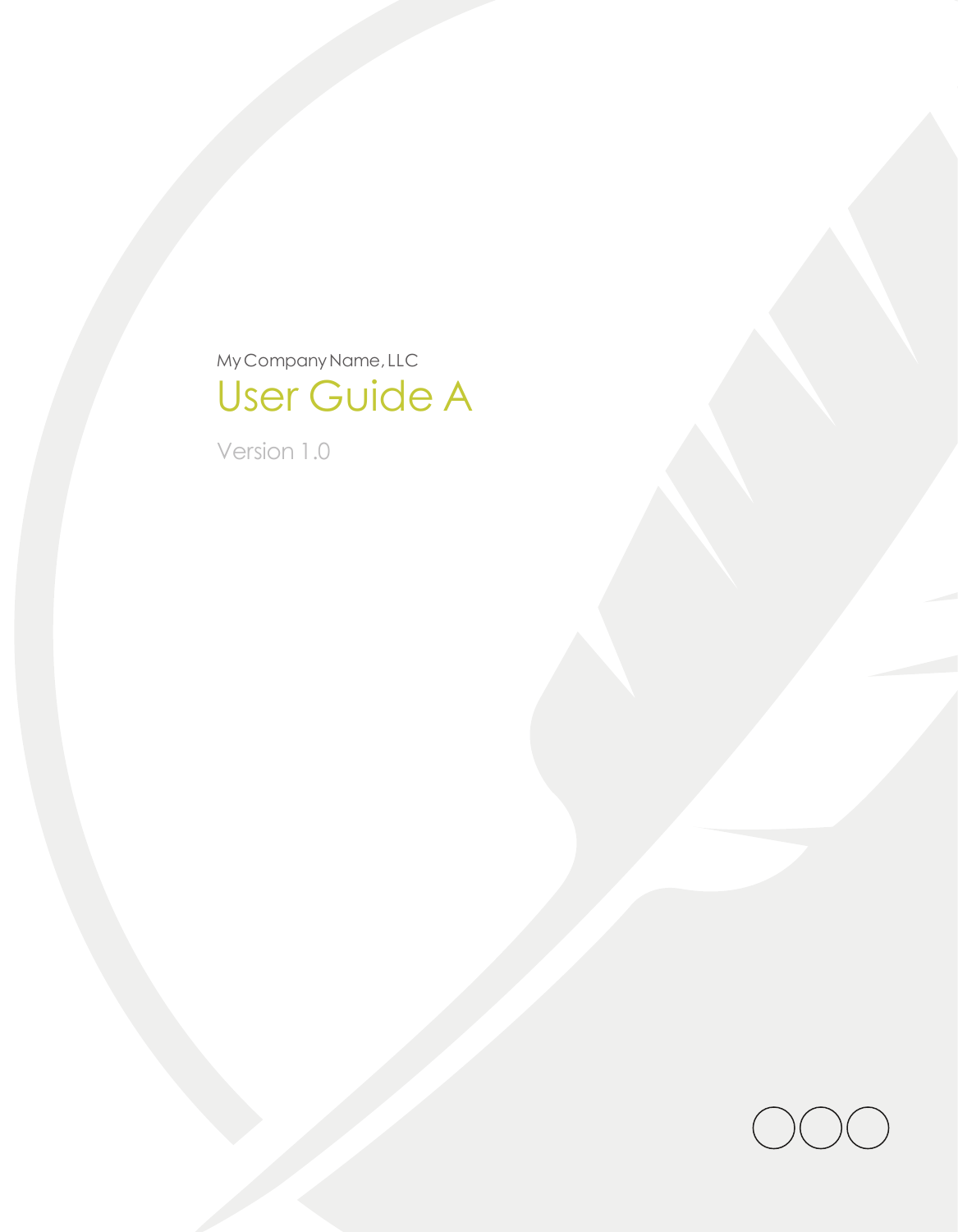Copyright 2015 My Company Name, LLC. All rights reserved.

Information in this document is subject to change without notice. The software described in this document is furnished under a license agreement or nondisclosure agreement. The software may be used or copied only in accordance with the terms of those agreements. No part of this publication may be reproduced, stored in a retrieval system, or transmitted in any form or any means electronic or mechanical, including photocopying and recording for any purpose other than the purchaser's personal use without the written permission of My Company Name, LLC.

My Company Name, LLC 1234 Lorem Ipsum La Jolla, CA 92037 Phone 123-456-7890

**THIS USER GUIDE WAS CREATED USING MADCAP FLARE.**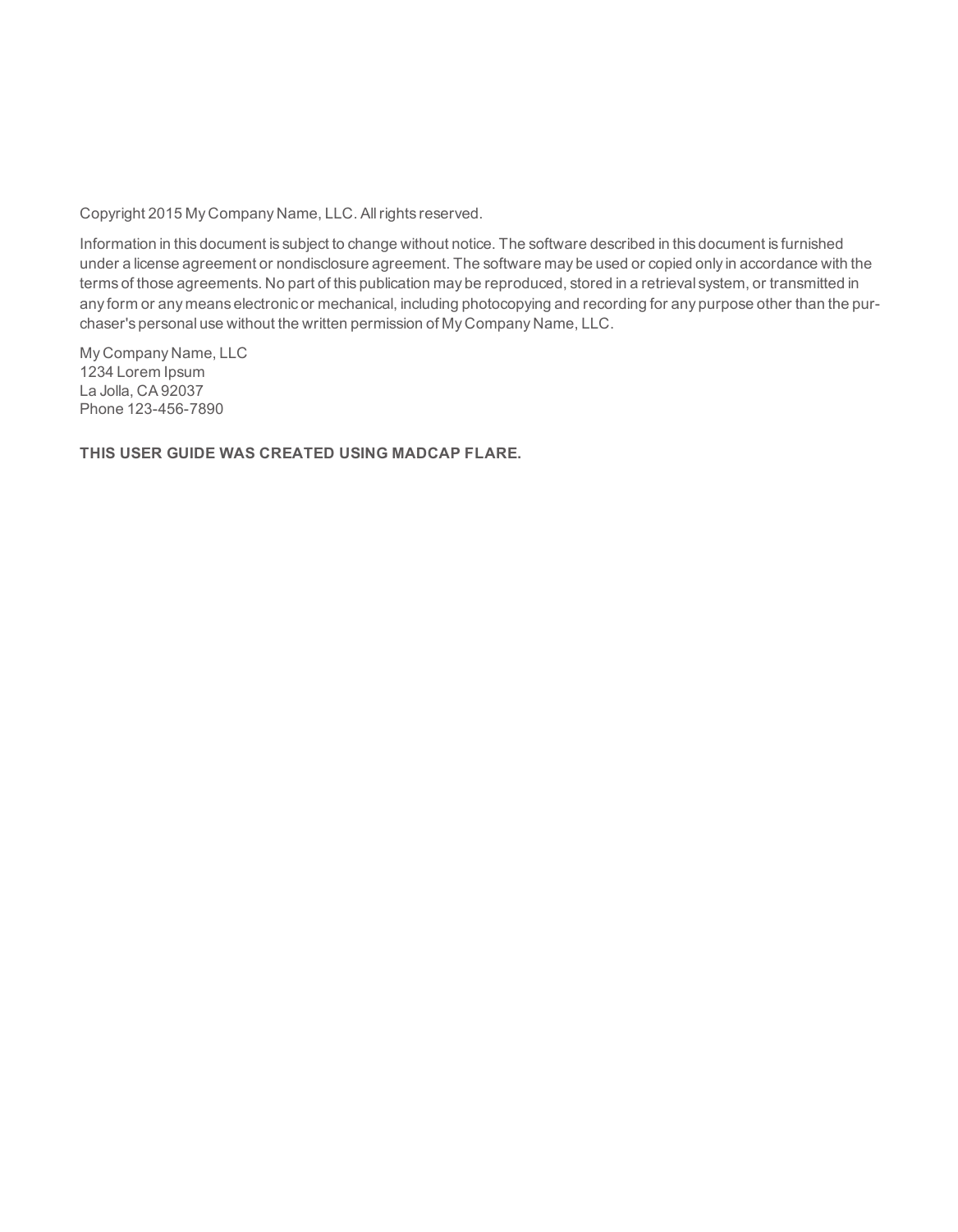# [CHAPTER](#page-8-0) 2

# [CHAPTER](#page-14-0) 3

# [CHAPTER](#page-20-0) 4

| <b>CHAPTER 1</b>                                                                                                           |    |
|----------------------------------------------------------------------------------------------------------------------------|----|
| <b>CHAPTER 2</b>                                                                                                           |    |
| <b>CHAPTER 3</b>                                                                                                           |    |
| <b>CHAPTER 4</b><br>Resized to 75% Maximum Width, Positioned Right 23<br>Resized to 50% Maximum Width, Positioned Left  24 |    |
|                                                                                                                            | 33 |
|                                                                                                                            |    |
|                                                                                                                            |    |

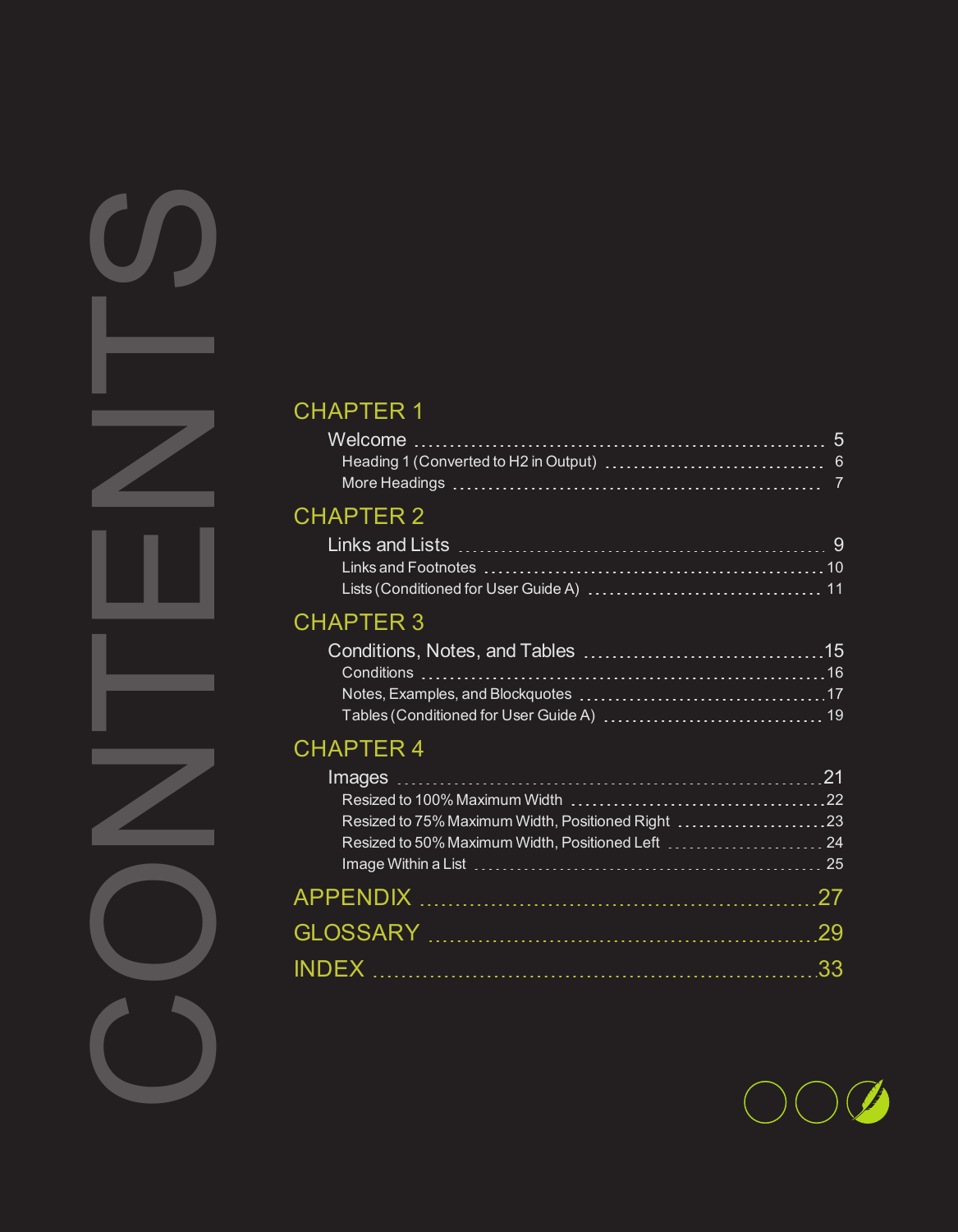**This page intentionally left blank to ensure new chapters start on right (odd number) pages.**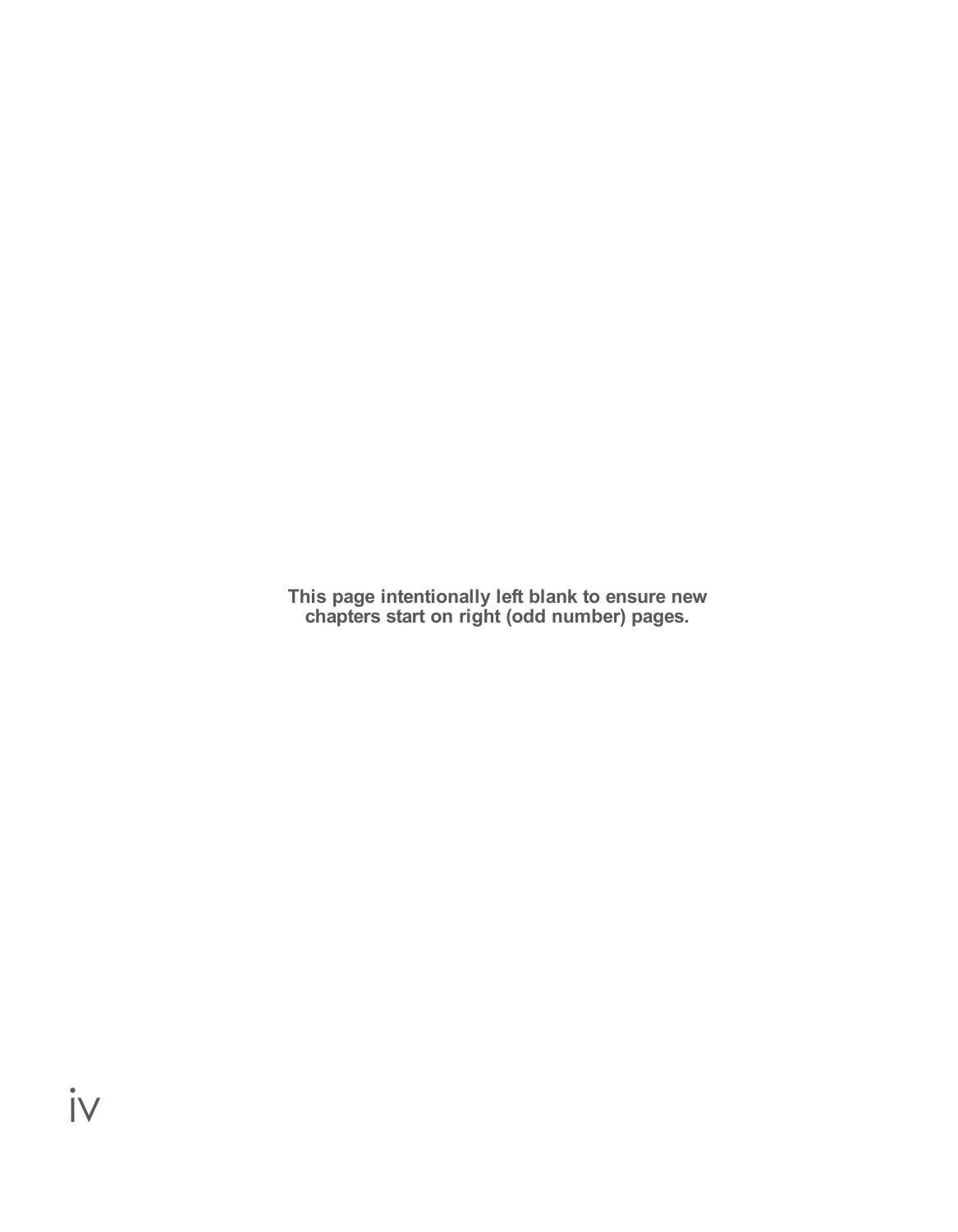# <span id="page-4-0"></span>Welcock<br>
Here is some gen<br>
eral text for a topi<br>
Pour own content<br>
Here is some gen<br>
This chapter disconnel<br>
This chapter disconnel<br>
More Head<br>
More Head<br>
More Head  $\blacktriangledown$

# <span id="page-4-1"></span>Welcome

Here is some general text for a topic. Replace this with your own content. Here is some general text for a topic. Replace this with your own content. Here is some general text for a topic. Replace this with your own content. Here is some general text for a topic. Replace this with your own content. Here is some general text for a topic. Replace this with your own content. Here is some general text for a topic. Replace this with your own content.

This chapter discusses the following.

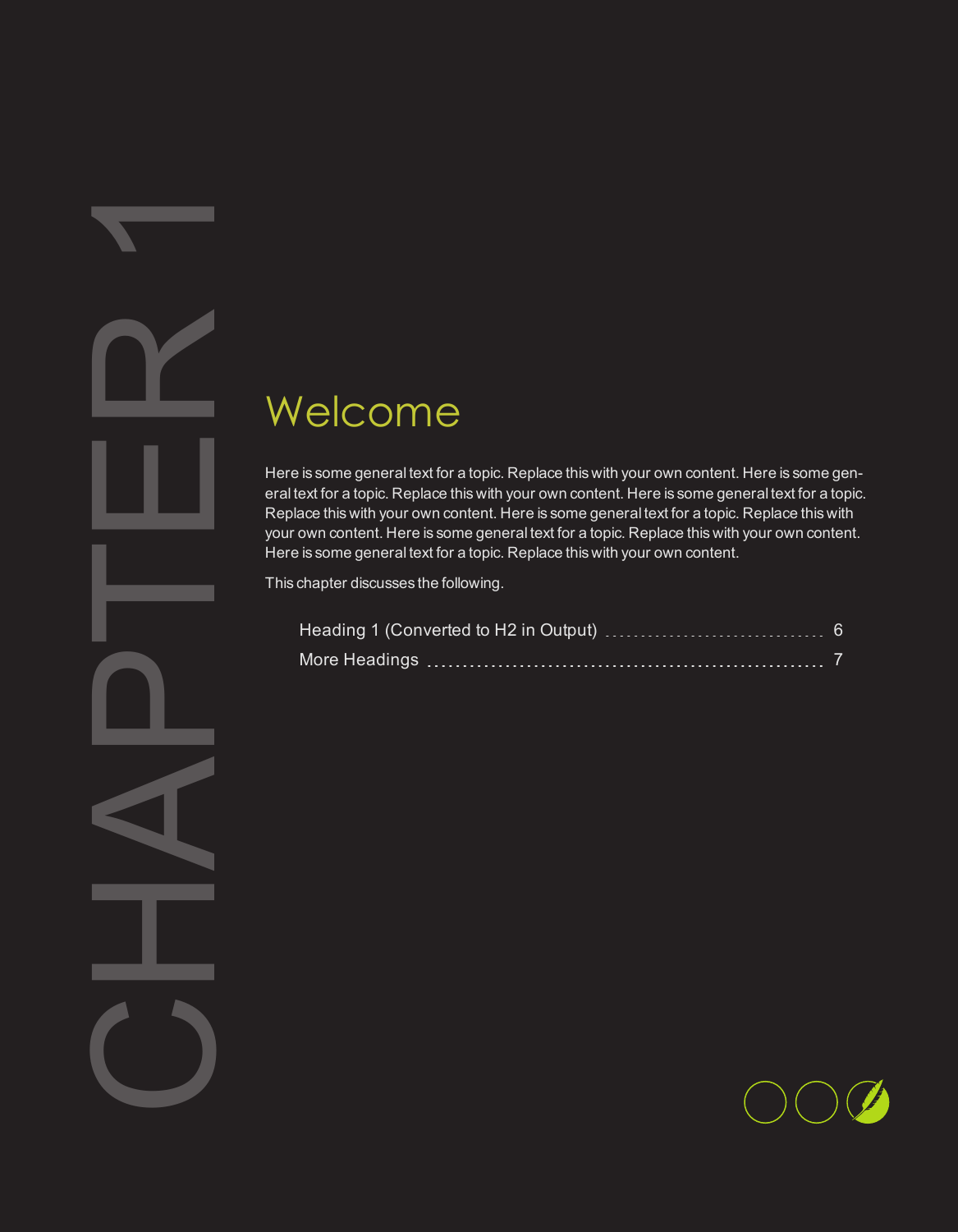# <span id="page-5-0"></span>Heading 1 (Converted to H2 in Output)

Here is some general text for a topic. Replace this with your own content. Here is some general text for a topic. Replace this with your own content. Here is some general text for a topic. Replace this with your own content. Here is some general text for a topic. Replace this with your own content. Here is some general text for a topic. Replace this with your own content.

# Heading 2 (Converted to H3 in Output)

Here is some general text for a topic. Here is some general text for a topic. Replace this with your own content. Here is some general text for a topic. Replace this with your own content. Here is some general text for a topic. Replace this with your own content.

#### Heading 3 (Converted to H4 in Output)

 $\overline{\mathsf{K}}$ 

Here is some general text for a topic. Replace this with your own content. Here is some general text for a topic. Replace this with your own content. Here is some general text for a topic. Replace this with your own content. Here is some general text for a topic. Replace this with your own content. Here is some general text for a topic. Replace this with your own content.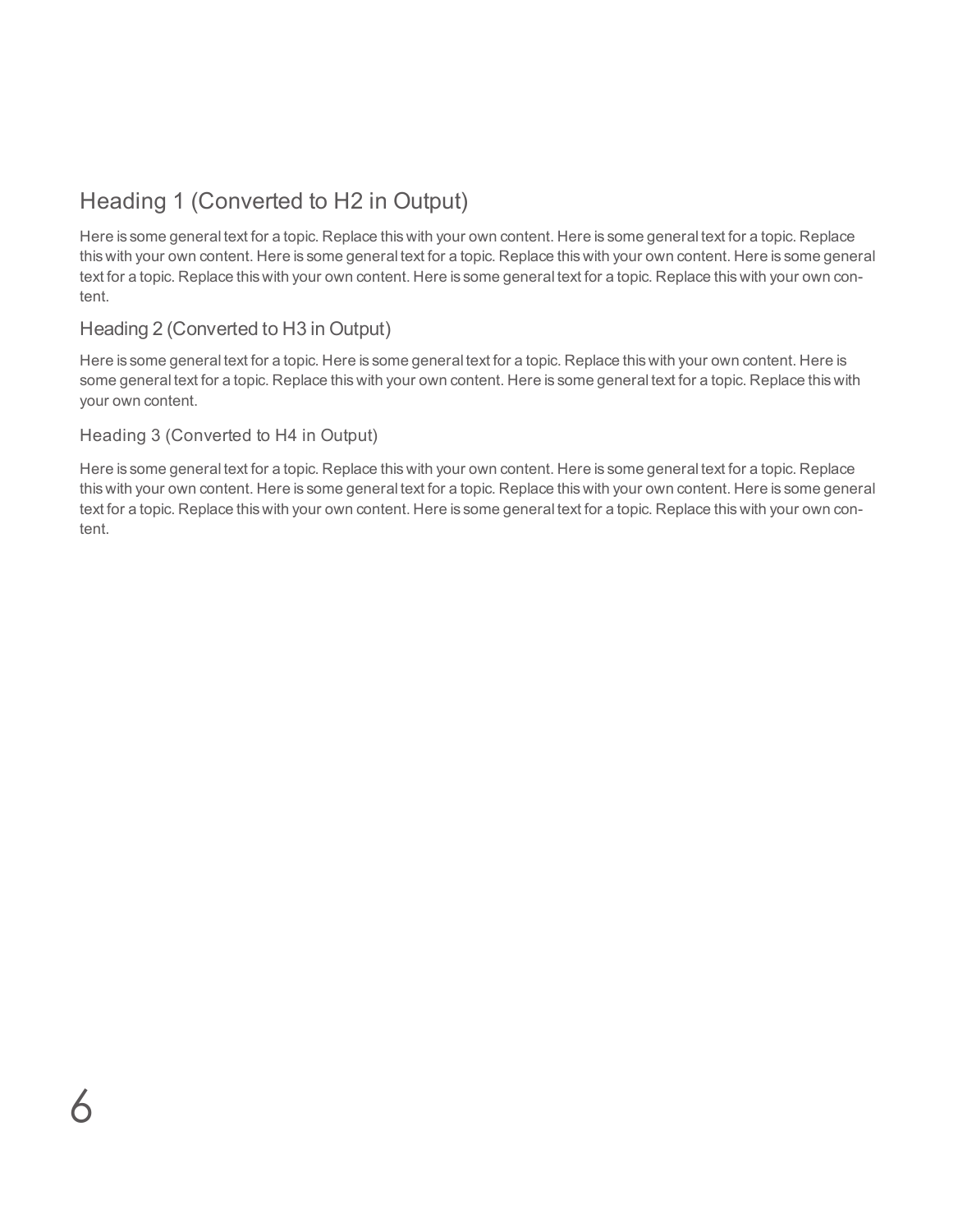# <span id="page-6-0"></span>More Headings

Here is some general text for a topic. Replace this with your own content. Here is some general text for a topic. Replace this with your own content. Here is some general text for a topic. Replace this with your own content. Here is some general text for a topic. Replace this with your own content. Here is some general text for a topic. Replace this with your own content.

# Heading 2 (Converted to H3 in Output)

Here is some general text for a topic. Here is some general text for a topic. Replace this with your own content. Here is some general text for a topic. Replace this with your own content. Here is some general text for a topic. Replace this with your own content.

#### Heading 3 (Converted to H4 in Output)

Here is some general text for a topic. Replace this with your own content. Here is some general text for a topic. Replace this with your own content. Here is some general text for a topic. Replace this with your own content. Here is some general text for a topic. Replace this with your own content. Here is some general text for a topic. Replace this with your own content.

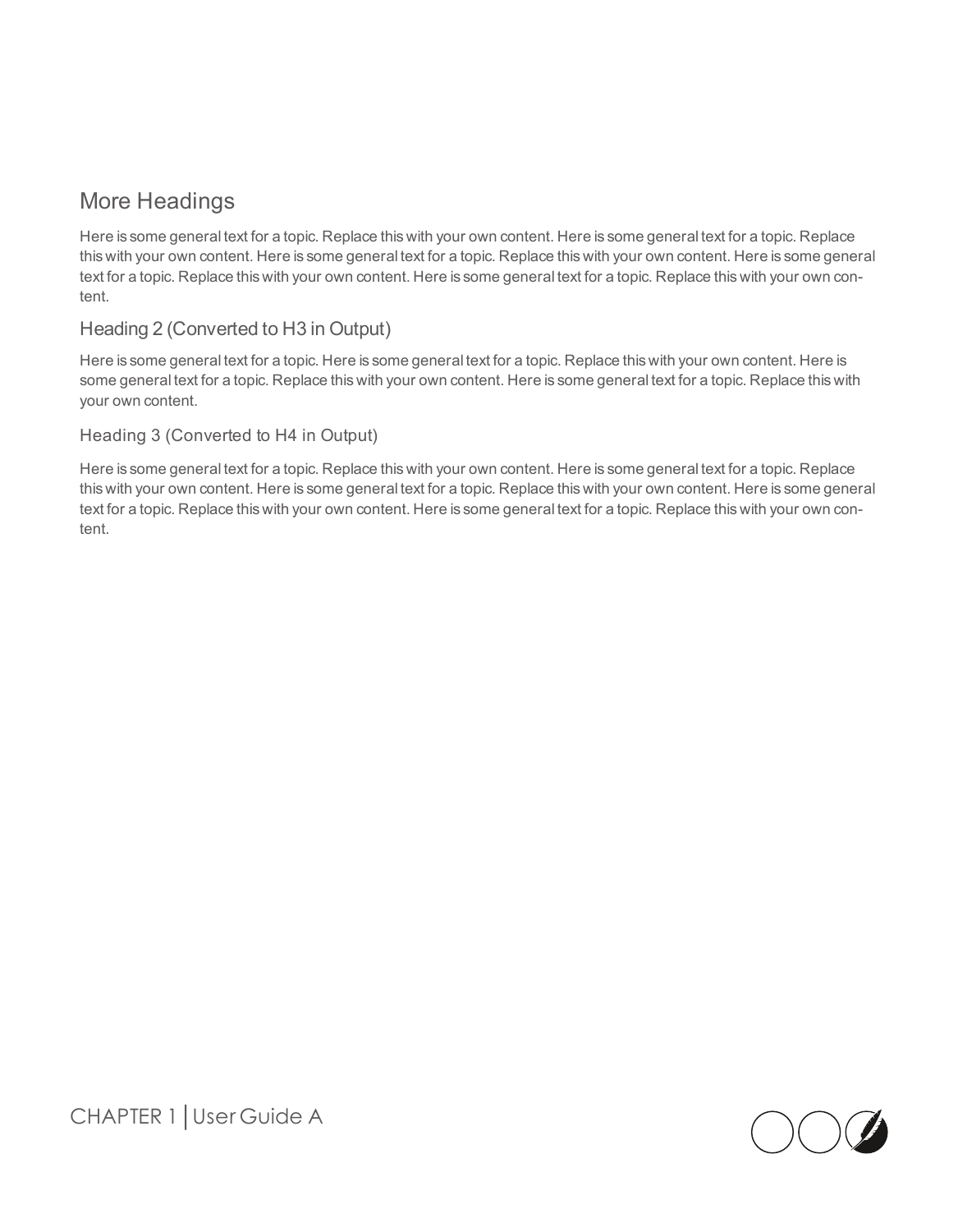**This page intentionally left blank to ensure new chapters start on right (odd number) pages.**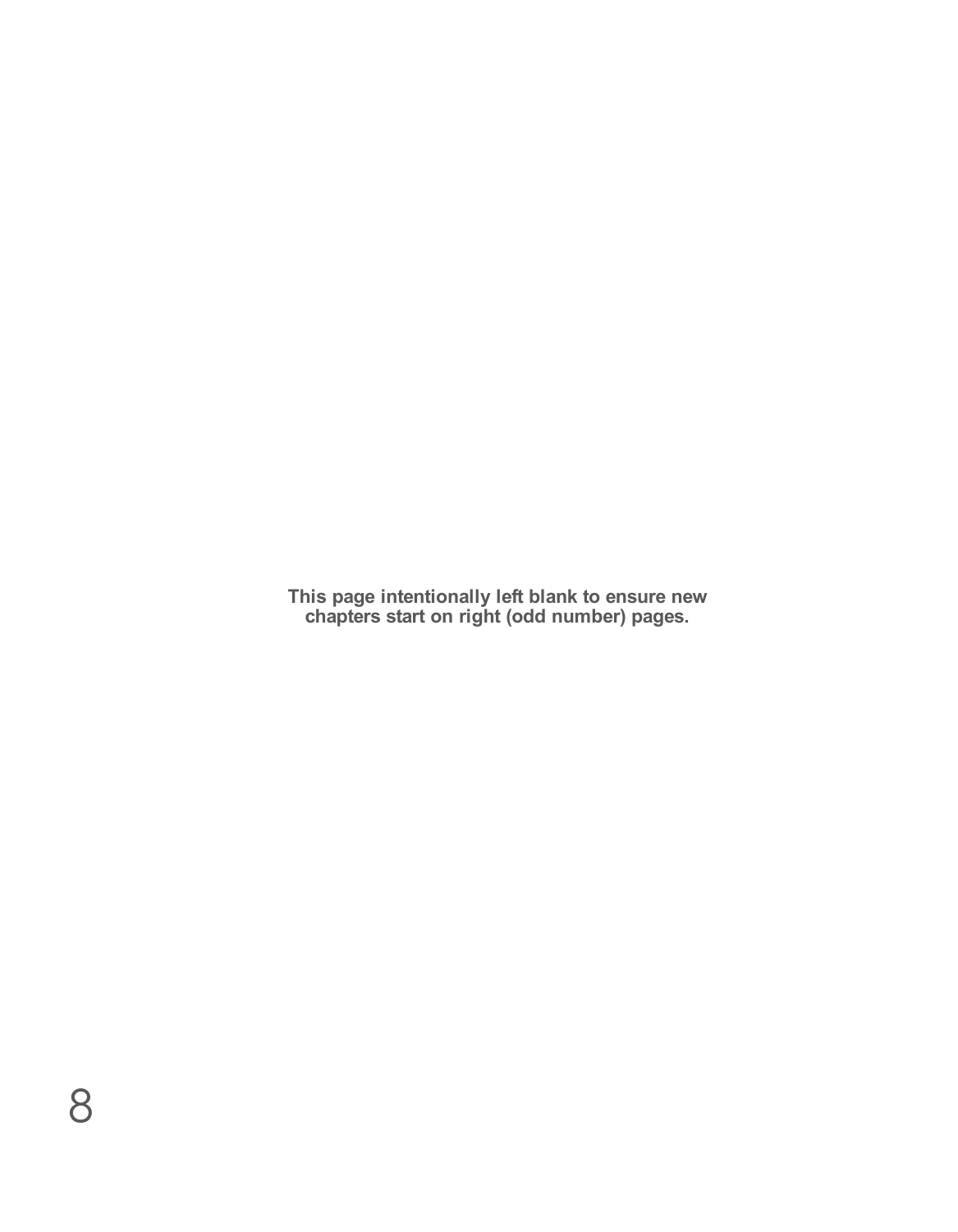# <span id="page-8-1"></span>Links and Lists

<span id="page-8-0"></span>2

Links C<br>
Here is some gen<br>
eral text for a topi<br>
Replace this with<br>
Here is some gen<br>
This chapter disc<br>
Links and<br>
Lists (Con Here is some general text for a topic. Replace this with your own content. Here is some general text for a topic. Replace this with your own content. Here is some general text for a topic. Replace this with your own content. Here is some general text for a topic. Replace this with your own content. Here is some general text for a topic. Replace this with your own content. Here is some general text for a topic. Replace this with your own content.

This chapter discusses the following.

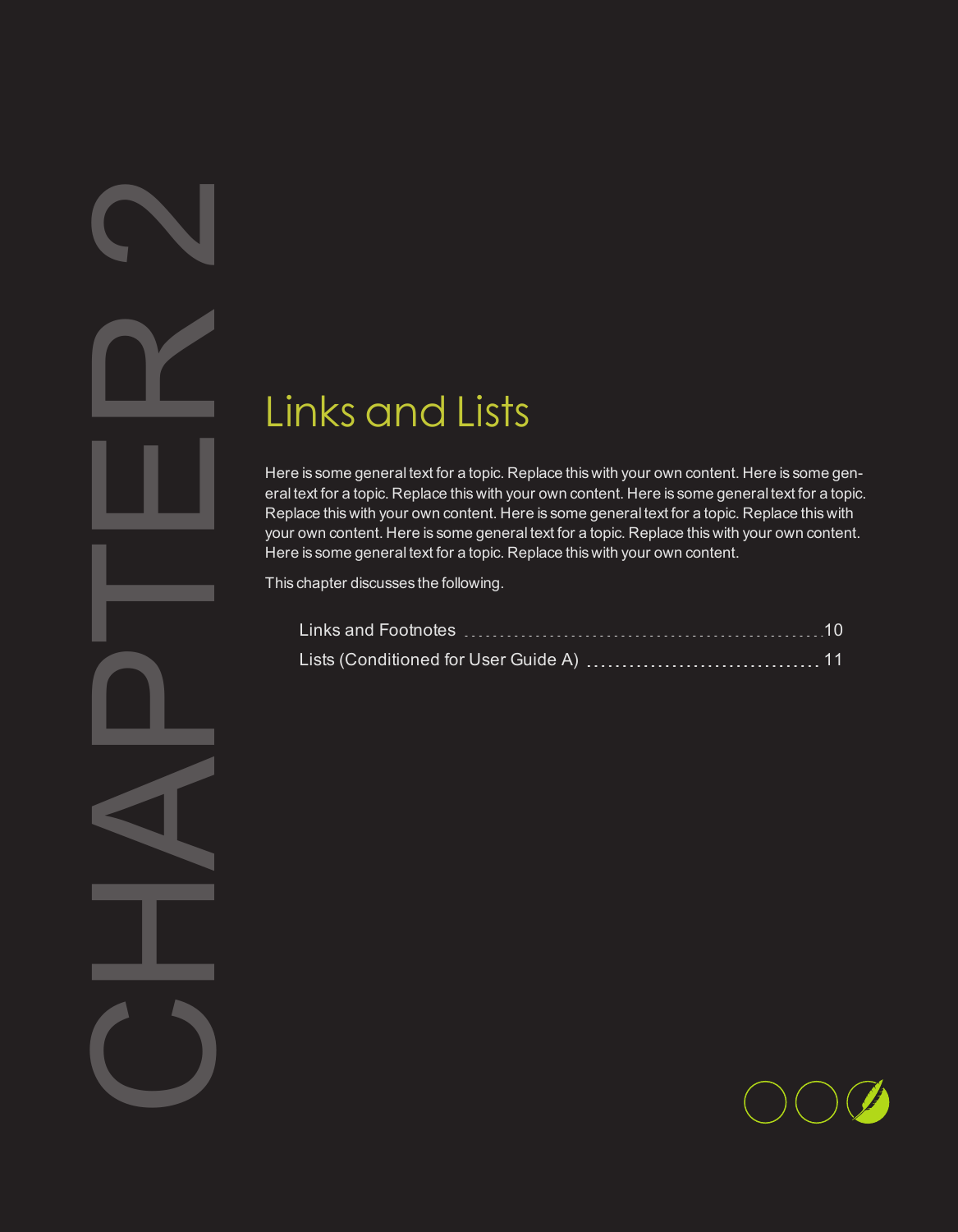# <span id="page-9-0"></span>Links and Footnotes

Here is some general text for a topic. Replace this with your own content. Here is some general text for a topic. Replace this with your own content.

# <span id="page-9-1"></span>Cross-References

These are best for linking to topics within the same project.

<span id="page-9-3"></span>Here is an example of a cross-reference: See ["Images"](#page-20-1) on page 21.

# Text Hyperlinks

These are best for linking to external files outside of the project.

<span id="page-9-2"></span>Here is an example of a text hyperlink: See **[www.madcapsoftware.com](http://www.madcapsoftware.com/)**.

# **Footnotes**

Here is some general text for a topic. Replace this with your own content.<sup>1</sup> Here is some general text for a topic. Replace this with your own content.<sup>2</sup>

 $1/2$ Here is some general text for a footnote. Replace this with your own content.

<sup>2</sup>Here is some general text for a footnote. Replace this with your own content.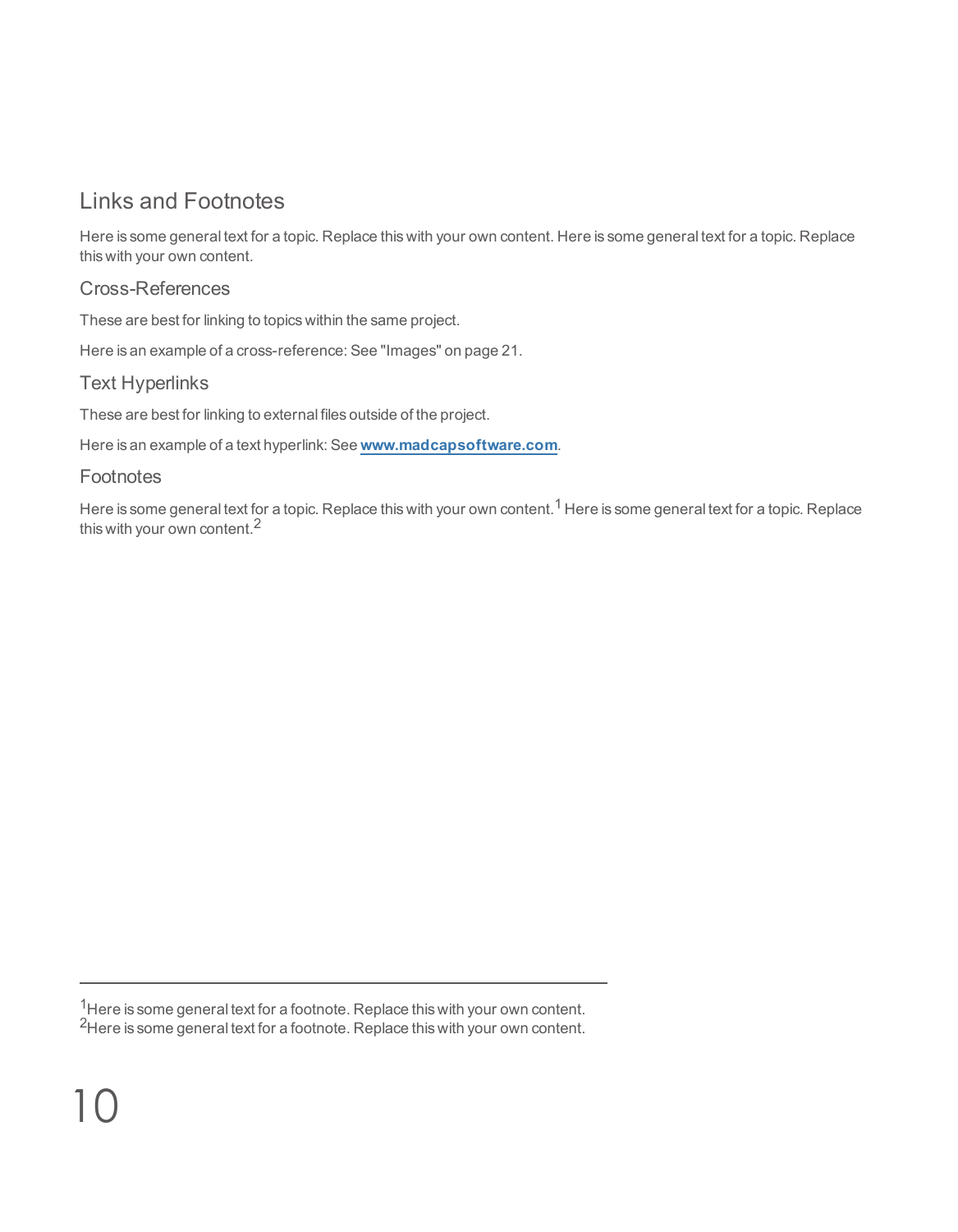# <span id="page-10-0"></span>Lists (Conditioned for User Guide A)

Here is some general text for a topic. Replace this with your own content. Here is some general text for a topic. Replace this with your own content.

# <span id="page-10-2"></span>Simple Numbered List

Here is some general text for a topic. Replace this with your own content.

- 1. Here is some general text for a set of steps. Replace this with your own content.
- 2. Here is some general text for a set of steps. Replace this with your own content.
- 3. Here is some general text for a set of steps. Replace this with your own content.

#### <span id="page-10-1"></span>Simple Bulleted List

Here is some general text for a topic. Replace this with your own content.

- $\lambda$  Here is some general text for a list item. Replace this with your own content.
- $\lambda$  Here is some general text for a list item. Replace this with your own content.
- $\mathcal{V}$  Here is some general text for a list item. Replace this with your own content.

#### Lists With Paragraphs Between Items

Here is some general text for a topic. Replace this with your own content.

- 1. Here is some general text for a set of steps. Replace this with your own content.
- 2. Here is some general text for a set of steps. Replace this with your own content. Here is some general text for a set of steps. Replace this with your own content. Here is some general text for a set of steps. Replace this with your own content.
- 3. Here is some general text for a set of steps. Replace this with your own content. Here is some general text for a set of steps. Replace this with your own content.
- 4. Here is some general text for a set of steps. Replace this with your own content.

Here is some general text for a topic. Replace this with your own content.

- $\mathcal{V}$  Here is some general text for a list item. Replace this with your own content.
- $\lambda$  Here is some general text for a list item. Replace this with your own content. Here is some general text for a list item. Replace this with your own content. Here is some general text for a list item. Replace this with your own content.
- $\lambda$  Here is some general text for a list item. Replace this with your own content.

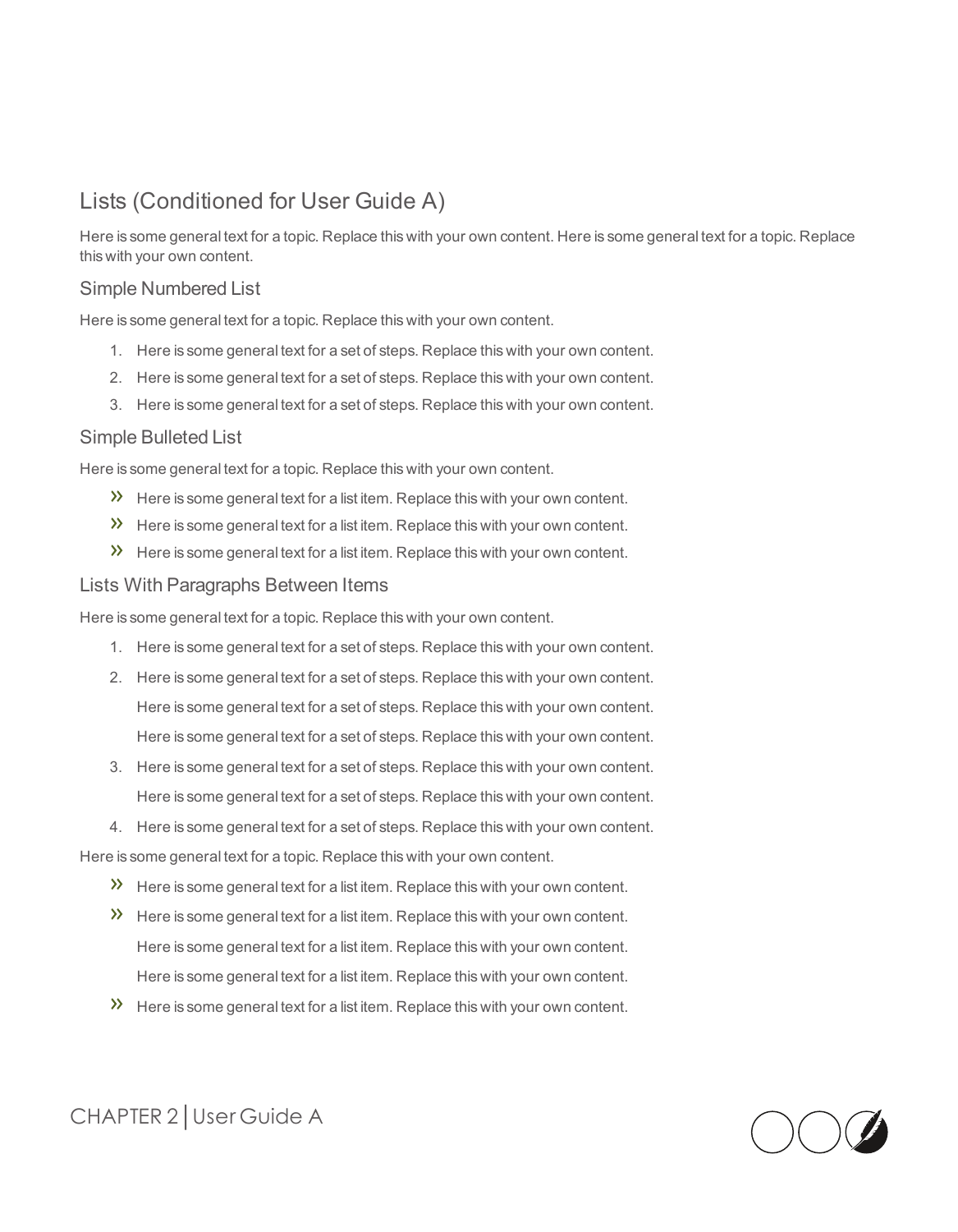- $\lambda$  Here is some general text for a list item. Replace this with your own content. Here is some general text for a list item. Replace this with your own content.
- $\lambda$  Here is some general text for a list item. Replace this with your own content.
- $\lambda$  Here is some general text for a list item. Replace this with your own content.
- $\mathcal{V}$  Here is some general text for a list item. Replace this with your own content.
- $\gg$ Here is some general text for a list item. Replace this with your own content.

#### <span id="page-11-0"></span>Multi-level Numbered List

Here is some general text for a topic. Replace this with your own content.

- 1. Here is some general text for a set of steps. Replace this with your own content.
- 2. Here is some general text for a set of steps. Replace this with your own content.
	- a. Here is some general text for a set of steps. Replace this with your own content.
	- b. Here is some general text for a set of steps. Replace this with your own content.
		- i. Here is some general text for a set of steps. Replace this with your own content.
		- ii. Here is some general text for a set of steps. Replace this with your own content.
- 3. Here is some general text for a set of steps. Replace this with your own content.
- 4. Here is some general text for a set of steps. Replace this with your own content.

#### Multi-level Bulleted List

Here is some general text for a topic. Replace this with your own content.

- **List item set-off text** Here is some general text for a list item. Replace this with your own content.
- **List item set-off text** Here is some general text for a list item. Replace this with your own content.
- **List item set-off text** Here is some general text for a list item. Replace this with your own content.
	- **List item set-off text** Here is some general text for a list item. Replace this with your own content.
	- **List item set-off text** Here is some general text for a list item. Replace this with your own content.
- **List item set-off text** Here is some general text for a list item. Replace this with your own content.
- **List item set-off text** Here is some general text for a list item. Replace this with your own content.
	- **List item set-off text** Here is some general text for a list item. Replace this with your own content.
	- **List item set-off text** Here is some general text for a list item. Replace this with your own content.
- **List item set-off text** Here is some general text for a list item. Replace this with your own content.
- **List item set-off text** Here is some general text for a list item. Replace this with your own content.
- **List item set-off text** Here is some general text for a list item. Replace this with your own content.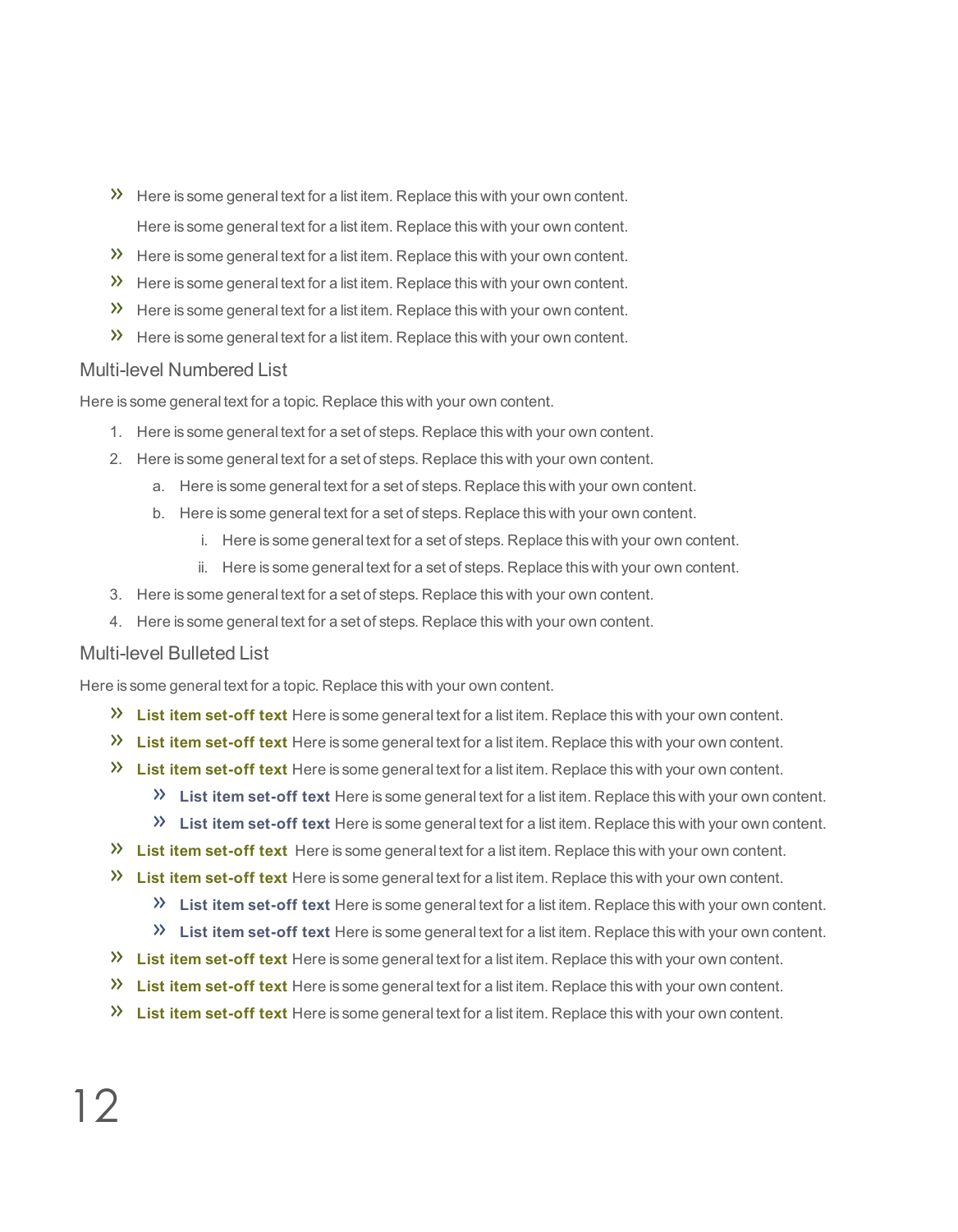# Multi-level List (Mixed)

Here is some general text for a topic. Replace this with your own content.

- 1. Here is some general text for a set of steps. Replace this with your own content.
	- a. Here is some general text for a set of steps. Replace this with your own content.
	- b. Here is some general text for a set of steps. Replace this with your own content.
- 2. Here is some general text for a set of steps. Replace this with your own content.
	- a. Here is some general text for a set of steps. Replace this with your own content.
	- b. Here is some general text for a set of steps. Replace this with your own content.
		- $\lambda$  Here is some general text for a list item. Replace this with your own content.
		- $\lambda$  Here is some general text for a list item. Replace this with your own content.
	- c. Here is some general text for a set of steps. Replace this with your own content.
- 3. Here is some general text for a set of steps. Replace this with your own content.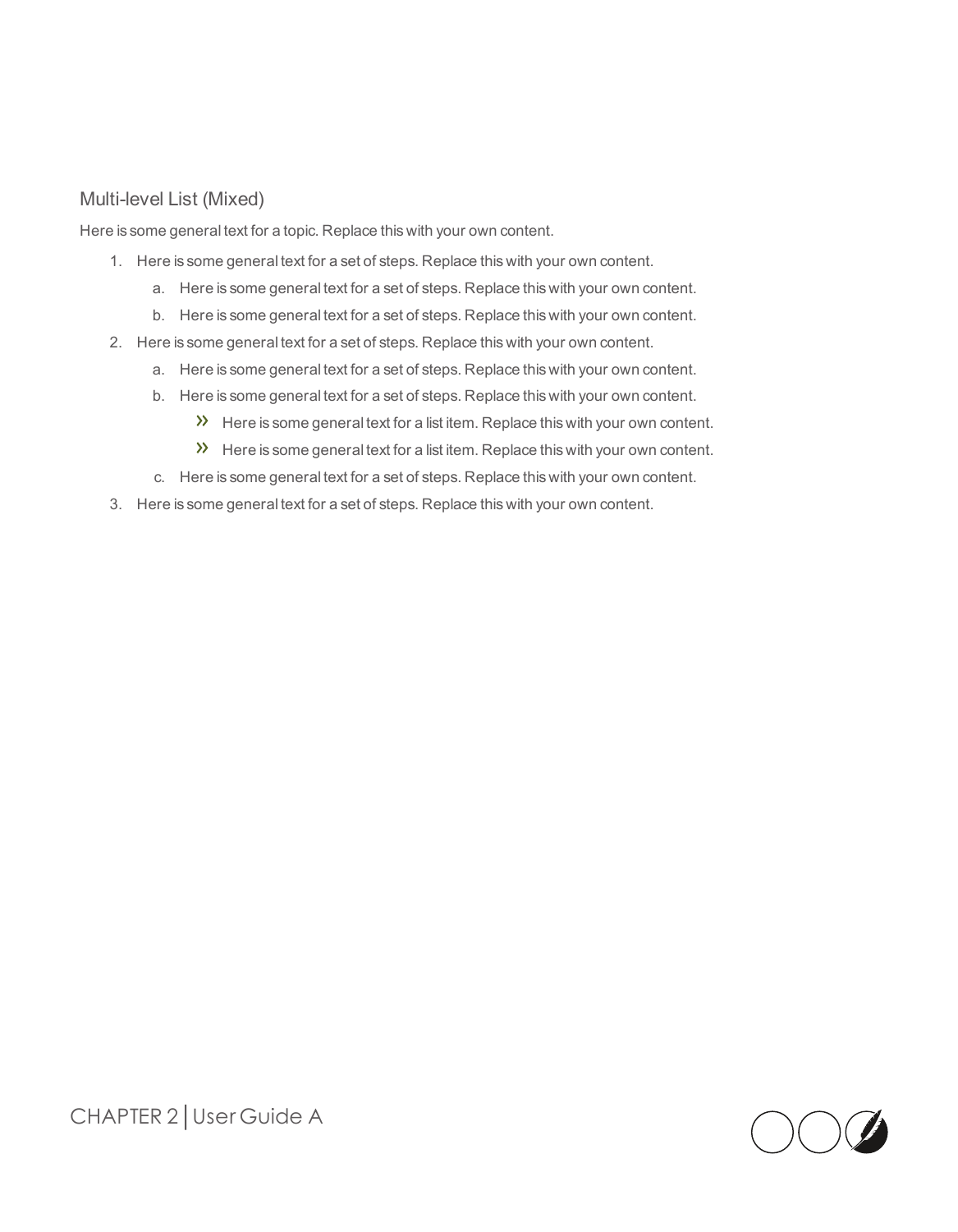**This page intentionally left blank to ensure new chapters start on right (odd number) pages.**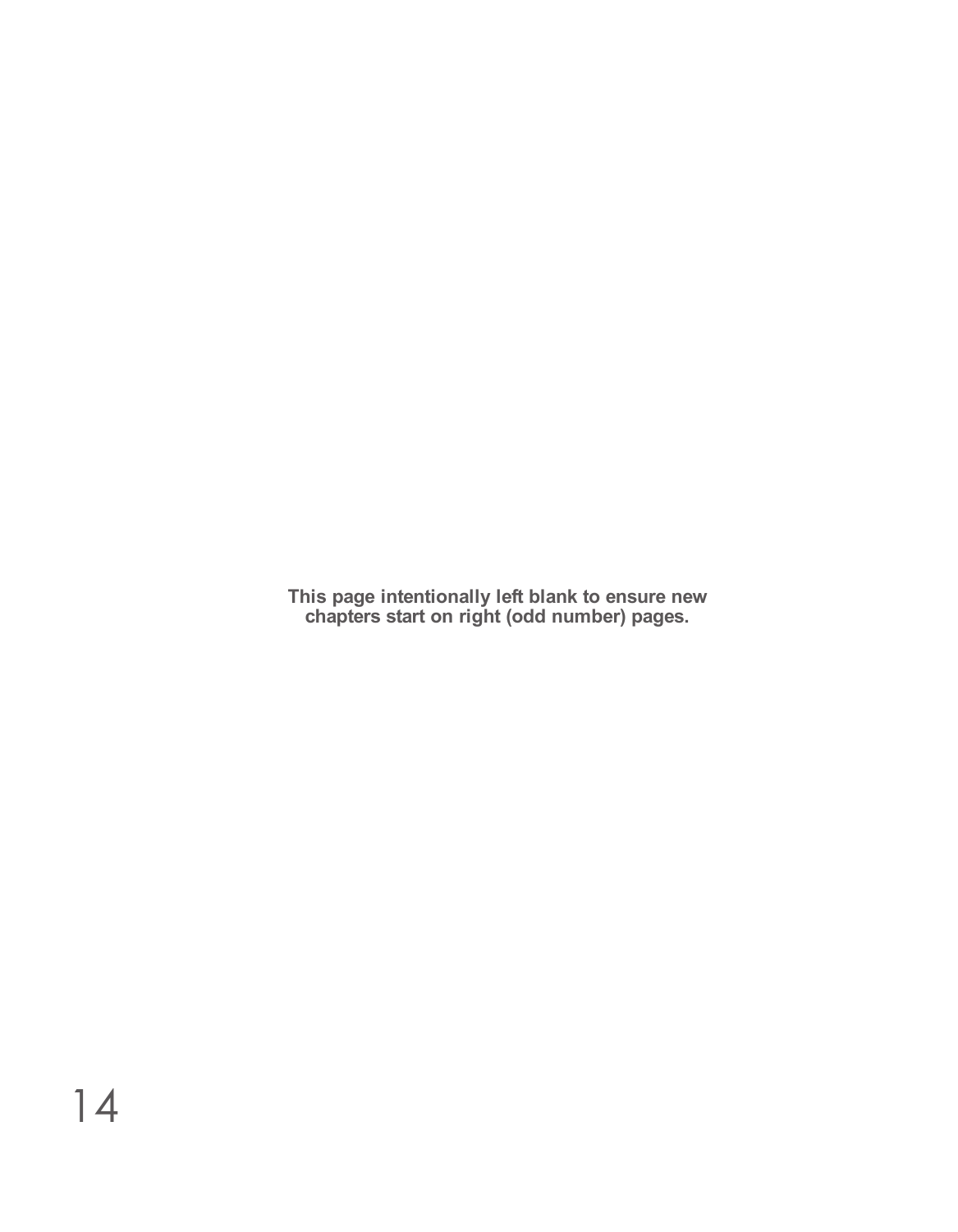# <span id="page-14-1"></span>Conditions, Notes, and Tables

Cond<br>
Here is some gen<br>
eral text for a topi<br>
Pour own content<br>
This chapter disc<br>
Conditions<br>
Notes, Exa<br>
Tables (Conditions<br>
Tables (Conditions Here is some general text for a topic. Replace this with your own content. Here is some general text for a topic. Replace this with your own content. Here is some general text for a topic. Replace this with your own content. Here is some general text for a topic. Replace this with your own content.

This chapter discusses the following.

<span id="page-14-0"></span><u>M</u>

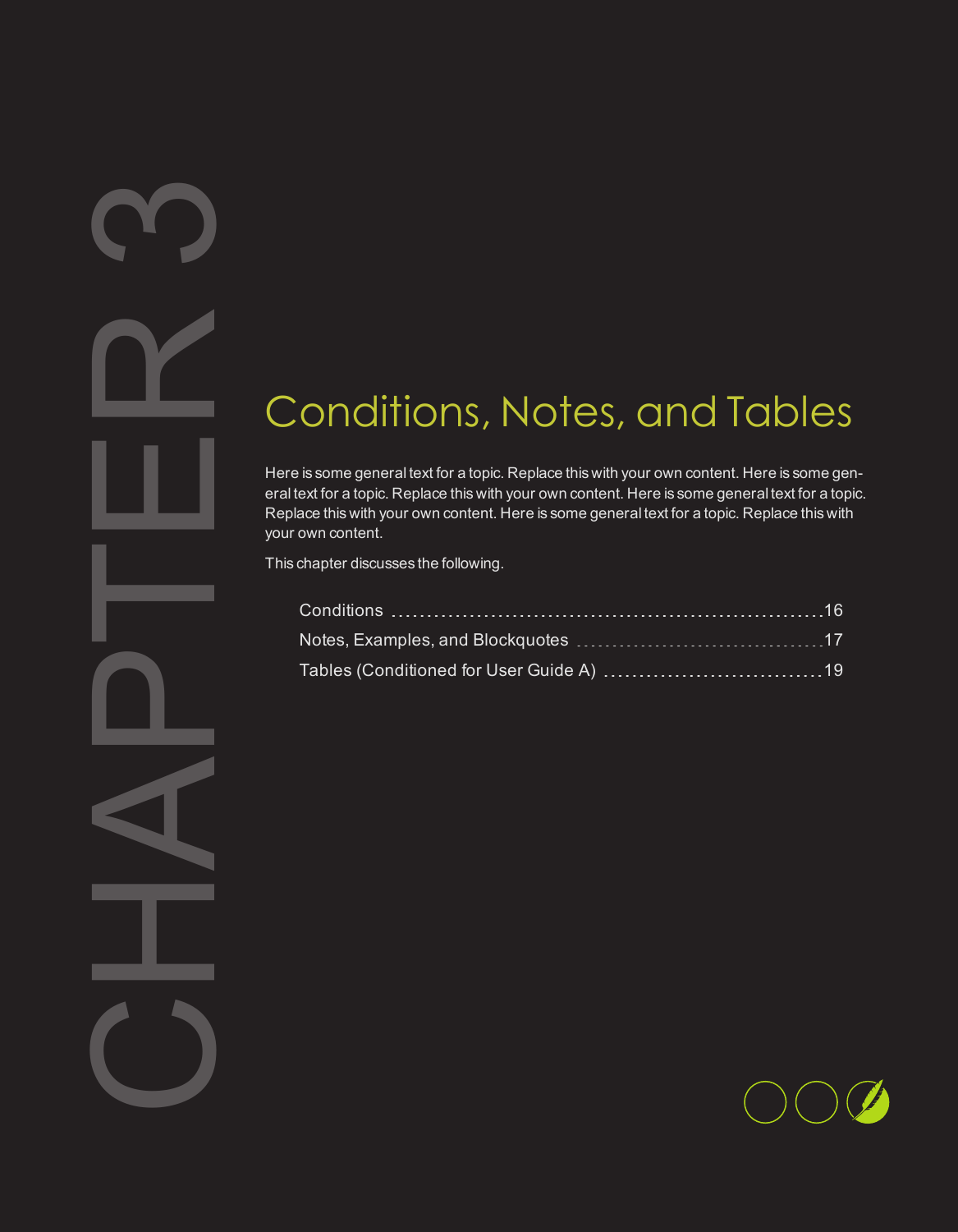# <span id="page-15-0"></span>**Conditions**

<span id="page-15-2"></span>Here is some general text for a topic. Replace this with your own content.

Conditioned Text—Character Level

Here is some general text for a topic. Replace this with your own content. THIS INLINE TEXT CONDITIONED FOR **USER GUIDE A**.

Here is some general text for a topic. Replace this with your own content. Here is some general text for a topic. Replace this with your own content.

<span id="page-15-1"></span>Conditioned Text—Block Level

Here is some general text for a topic. Replace this with your own content.

THIS PARAGRAPH CONDITIONED FOR **USER GUIDE A**.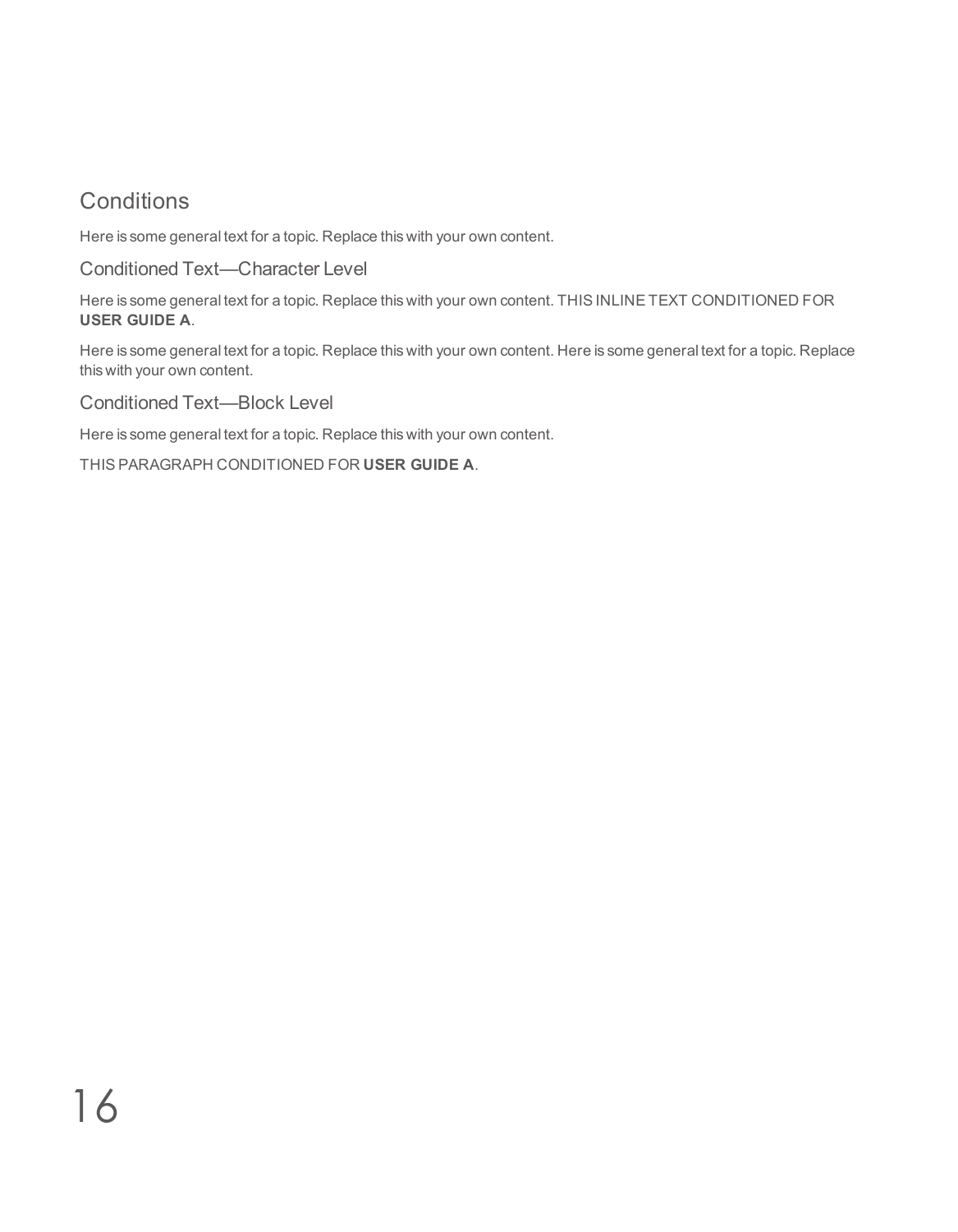# <span id="page-16-0"></span>Notes, Examples, and Blockquotes

Here is some general text for a topic. Replace this with your own content.

# Note With One Paragraph

Here is some general text for a topic. Replace this with your own content.



#### Note With Two Paragraphs

Here is some general text for a topic. Replace this with your own content.

**Note:** Here is some general text for a note. Replace this with your own content.

Here is some general text for a note. Replace this with your own content.

#### Note With Three Paragraphs

Here is some general text for a topic. Replace this with your own content.

**Note:** Here is some general text for a note. Replace this with your own content.

Here is some general text for a note. Replace this with your own content.

Here is some general text for a note. Replace this with your own content.

#### Example With One Paragraph

Here is some general text for a topic. Replace this with your own content.

#### **E X A M P L E**

Here is some general text for an example. Replace this with your own content.

Here is some general text for a topic. Replace this with your own content. Here is some general text for a topic. Replace this with your own content. Here is some general text for a topic. Replace this with your own content. Here is some general text for a topic. Replace this with your own content. Here is some general text for a topic. Replace this with your own content.



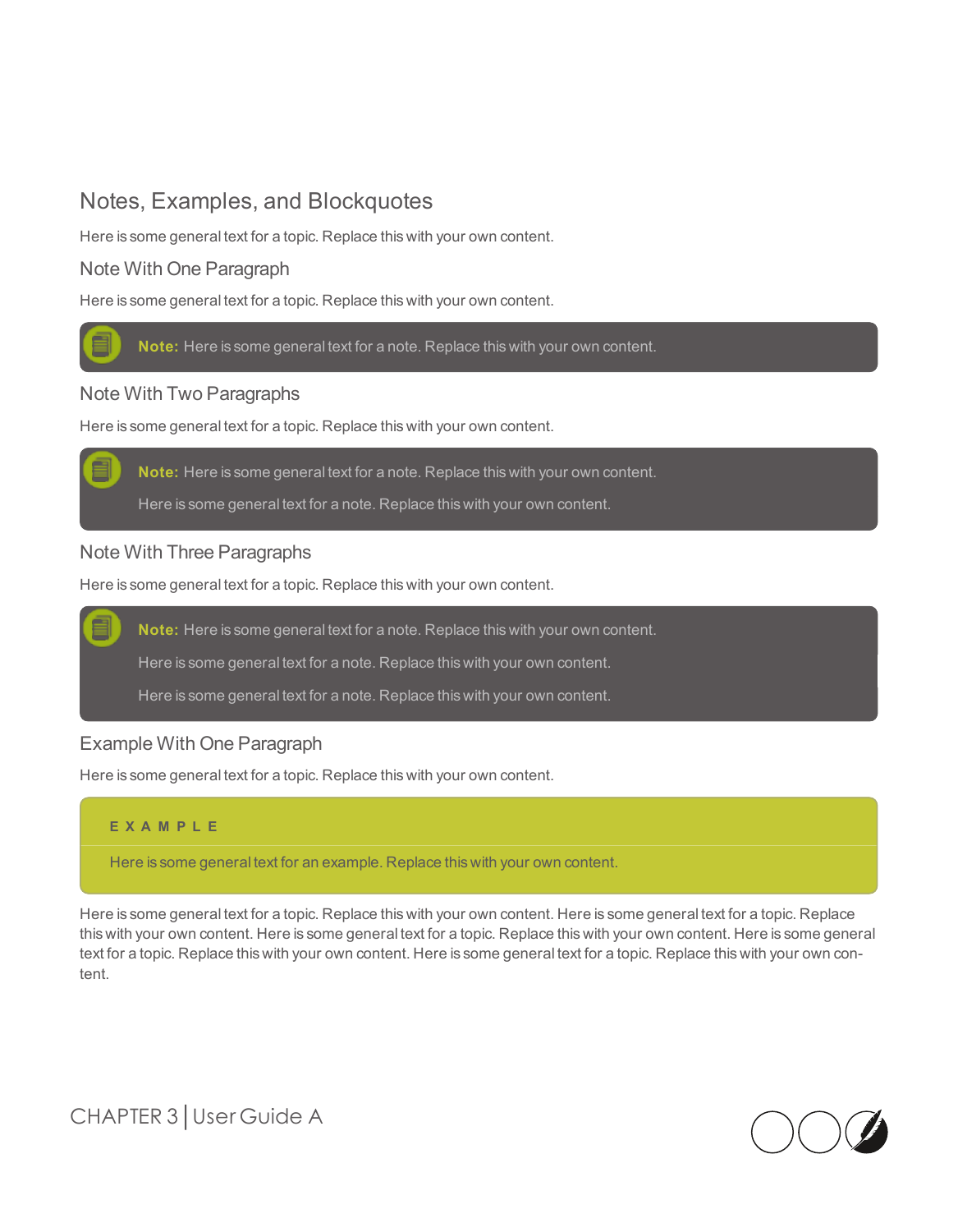# Example With Multiple Paragraphs

Here is some general text for a topic. Replace this with your own content.

#### **E X A M P L E**

Here is some general text for an example. Replace this with your own content.

Here is some general text for an example. Replace this with your own content.

# **Blockquote**

Here is some general text for a topic. Replace this with your own content.

Here is some general text for a blockquote. Replace this with your own content. Here is some general text 4 for a blockquote. Replace this with your own content. Here is some general text for a blockquote. Replace this with your own content. Here is some general text for a blockquote. Replace this with your own content."

*—Quote Author Name │Title or Company*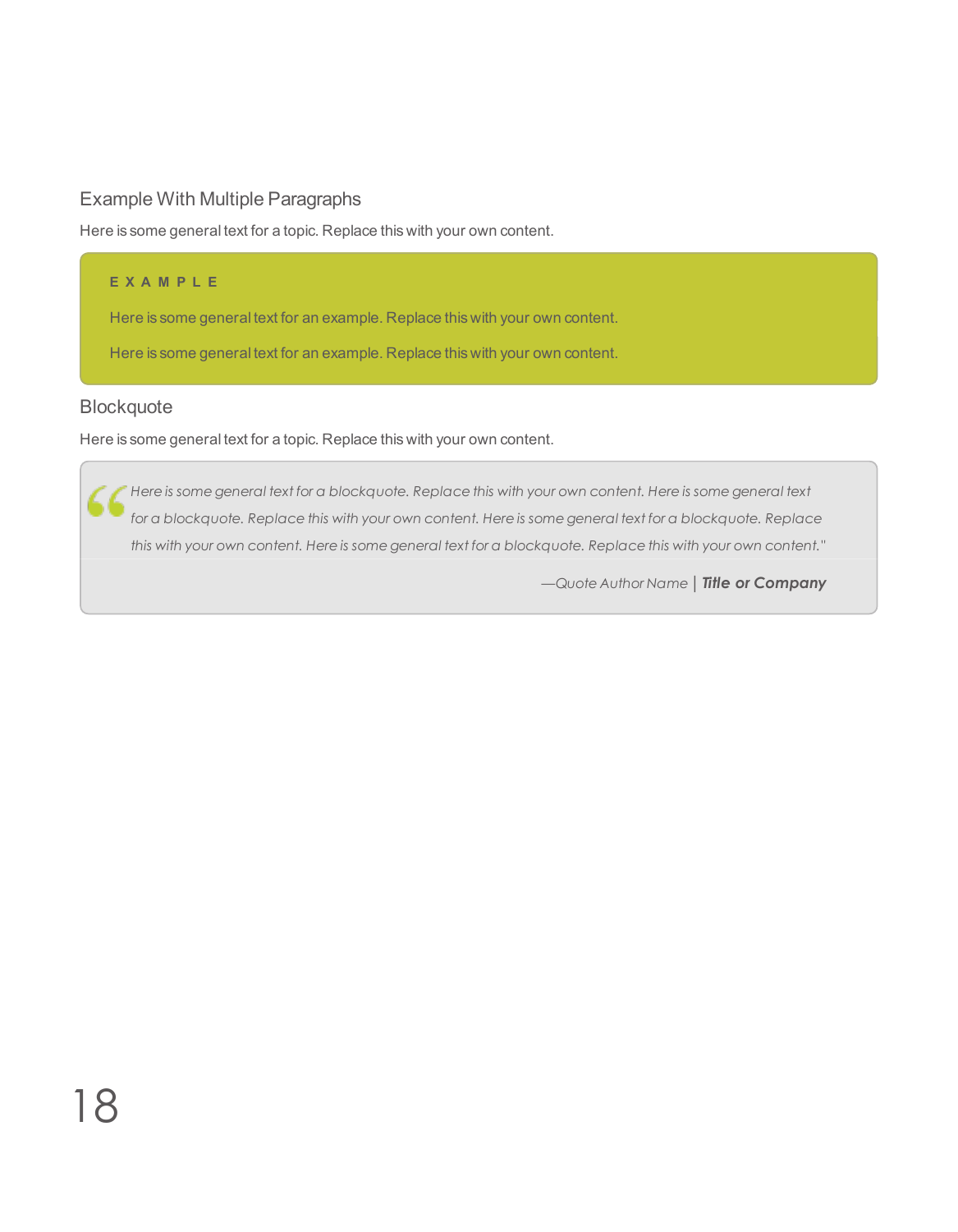# <span id="page-18-0"></span>Tables (Conditioned for User Guide A)

Here is some general text for a topic. Replace this with your own content.

Simple Table—No Header Row, Borders, or Background; Custom Table and Column Sizes

Here is some general text for a topic. Replace this with your own content. Here is some general text for a topic. Replace this with your own content.

<span id="page-18-1"></span>Table 3-1 *Table caption.*

| Row 1            | Row 1 content Row 1 content                             |
|------------------|---------------------------------------------------------|
| Row <sub>2</sub> | Row 2 content Row 2 content Row 2 content               |
| Row 3            | Row 3 content Row 3 content Row 3 content Row 3 content |

Standard Table—Header Row and Borders, Automatically Sized to Contents Here is some general text for a topic. Replace this with your own content.

#### Table 3-2 *Table caption.*

|                                 | <b>1st Head</b> | 2nd Head | 3rd Head | 4th Head | 5th Head |
|---------------------------------|-----------------|----------|----------|----------|----------|
| <b>General text for a table</b> | X               | X        |          | X        | Х        |
| <b>General text for a table</b> |                 |          |          | X        |          |
| <b>General text for a table</b> |                 | X        |          |          |          |
| <b>General text for a table</b> | X               |          | X        |          |          |
| <b>General text for a table</b> |                 |          |          | X        | X        |
| <b>General text for a table</b> |                 | X        | X        |          |          |
| <b>General text for a table</b> |                 |          | X        |          |          |

CHAPTER 3│User Guide A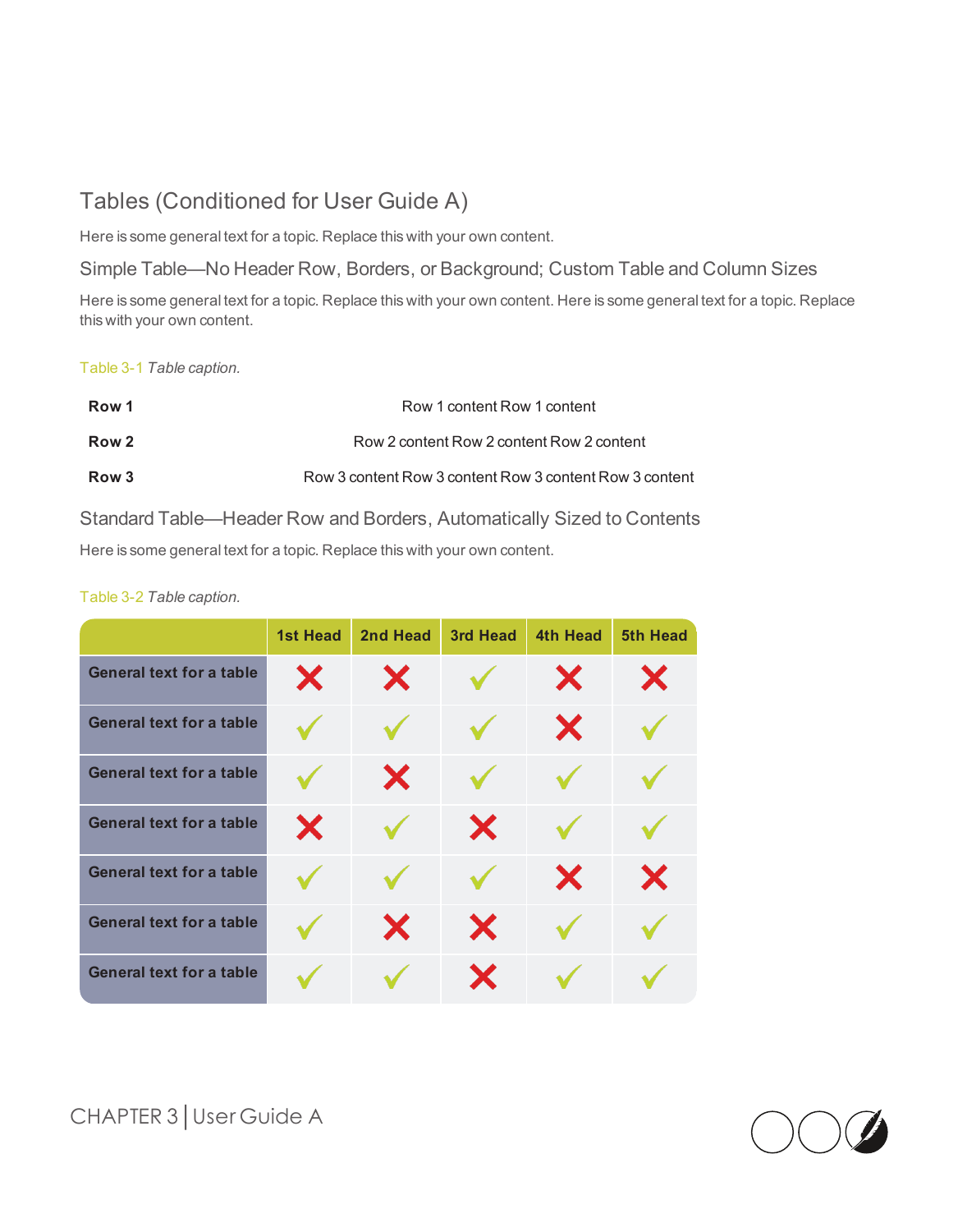Here is some general text for a topic. Replace this with your own content. Here is some general text for a topic. Replace this with your own content. Here is some general text for a topic. Replace this with your own content. Here is some general text for a topic. Replace this with your own content. Here is some general text for a topic. Replace this with your own content. Here is some general text for a topic. Replace this with your own content.

Here is some general text for a topic. Replace this with your own content. Here is some general text for a topic. Replace this with your own content. Here is some general text for a topic. Replace this with your own content. Here is some general text for a topic. Replace this with your own content. Here is some general text for a topic. Replace this with your own content. Here is some general text for a topic. Replace this with your own content.

#### <span id="page-19-0"></span>Patterned Rows Table—Automatically Sized to Fit in Window 100%

Here is some general text for a topic. Replace this with your own content.

#### Table 3-3 *Table caption.*

| <b>Text for First Table Column</b>     | <b>Text for Second Table Column</b>    | <b>Text for Second Table Column</b>    |
|----------------------------------------|----------------------------------------|----------------------------------------|
| Head                                   | Head                                   | Head                                   |
| Here is some general text for a table. | Here is some general text for a table. | Here is some general text for a table. |
| Replace this with your own content.    | Replace this with your own content.    | Replace this with your own content.    |
| Here is some general text for a table. | Here is some general text for a table. | Here is some general text for a table. |
| Replace this with your own content.    | Replace this with your own content.    | Replace this with your own content.    |
| Here is some general text for a table. | Here is some general text for a table. | Here is some general text for a table. |
| Replace this with your own content.    | Replace this with your own content.    | Replace this with your own content.    |
| Here is some general text for a table. | Here is some general text for a table. | Here is some general text for a table. |
| Replace this with your own content.    | Replace this with your own content.    | Replace this with your own content.    |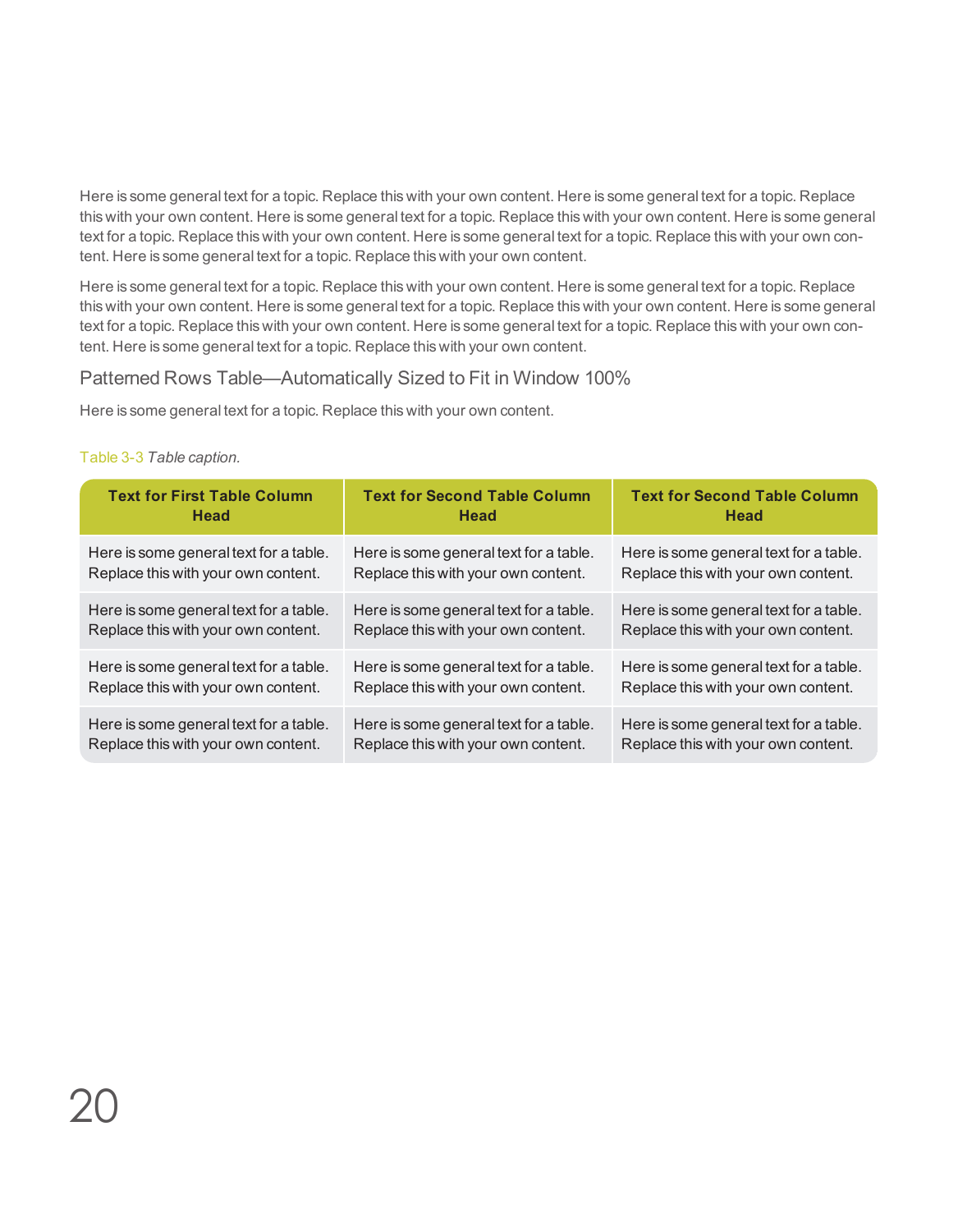# <span id="page-20-1"></span>Images

<span id="page-20-0"></span>4

| Images                                                                                                                                                                                                                                                                                                          |  |
|-----------------------------------------------------------------------------------------------------------------------------------------------------------------------------------------------------------------------------------------------------------------------------------------------------------------|--|
| Here is some general text for a topic. Replace this with your own content. Here is some ge<br>eral text for a topic. Replace this with your own content. Here is some general text for a to<br>Replace this with your own content. Here is some general text for a topic. Replace this wit<br>your own content. |  |
| Here is a small image inline                                                                                                                                                                                                                                                                                    |  |
| This chapter discusses the following.                                                                                                                                                                                                                                                                           |  |
|                                                                                                                                                                                                                                                                                                                 |  |
| Resized to 75% Maximum Width, Positioned Right  23                                                                                                                                                                                                                                                              |  |
| Resized to 50% Maximum Width, Positioned Left 24                                                                                                                                                                                                                                                                |  |
|                                                                                                                                                                                                                                                                                                                 |  |
|                                                                                                                                                                                                                                                                                                                 |  |
|                                                                                                                                                                                                                                                                                                                 |  |
|                                                                                                                                                                                                                                                                                                                 |  |
|                                                                                                                                                                                                                                                                                                                 |  |
|                                                                                                                                                                                                                                                                                                                 |  |
|                                                                                                                                                                                                                                                                                                                 |  |
|                                                                                                                                                                                                                                                                                                                 |  |
|                                                                                                                                                                                                                                                                                                                 |  |

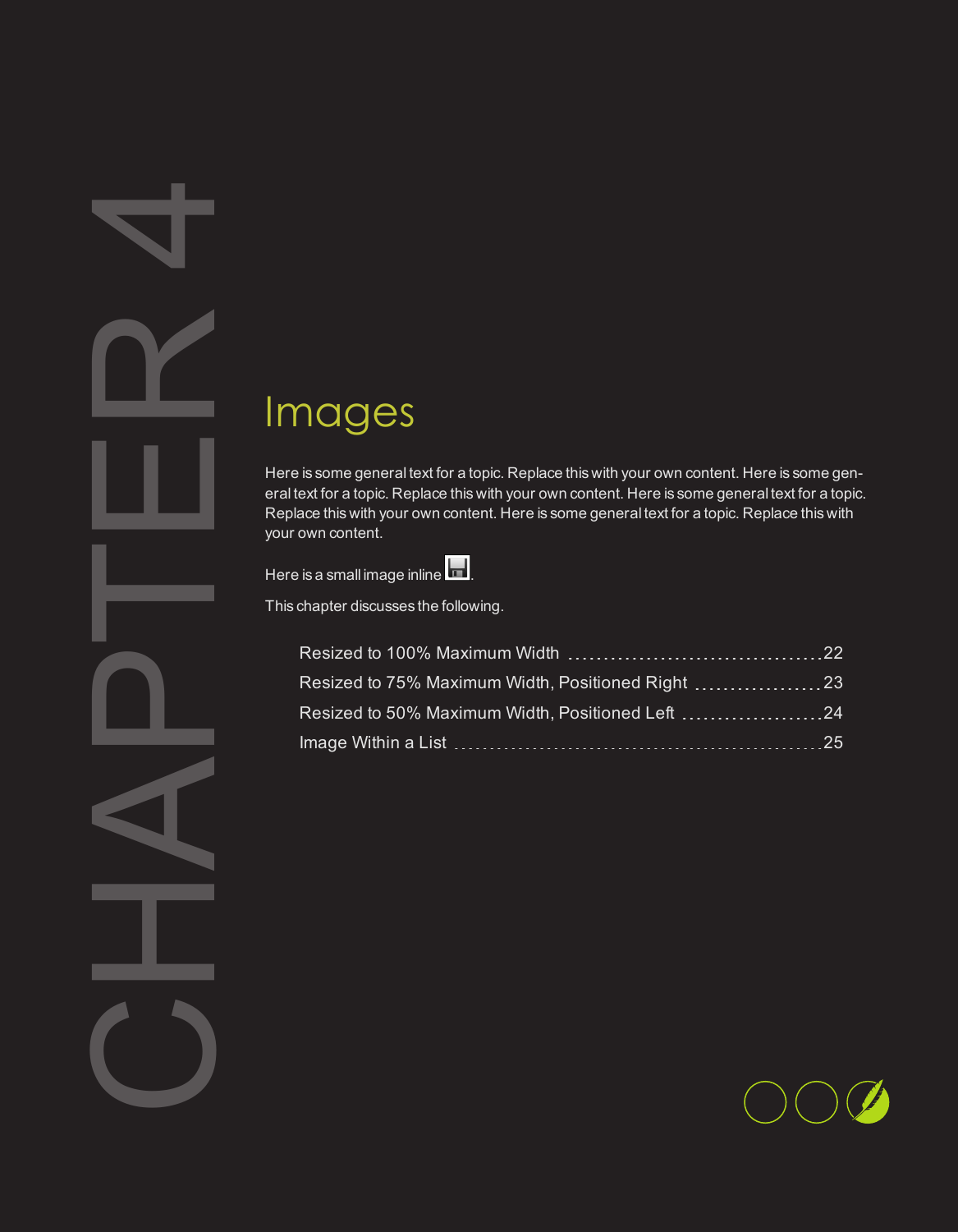# <span id="page-21-0"></span>Resized to 100% Maximum Width

Here is some general text for a topic. Replace this with your own content. Here is some general text for a topic. Replace this with your own content. Here is some general text for a topic. Replace this with your own content. Here is some general text for a topic. Replace this with your own content.Here is some general text for a topic. Replace this with your own content. Here is some general text for a topic. Replace this with your own content. Here is some general text for a topic. Replace this with your own content. Here is some general text for a topic. Replace this with your own content.



<span id="page-21-1"></span>

Here is some general text for a topic. Replace this with your own content. Here is some general text for a topic. Replace this with your own content. Here is some general text for a topic. Replace this with your own content. Here is some general text for a topic. Replace this with your own content.Here is some general text for a topic.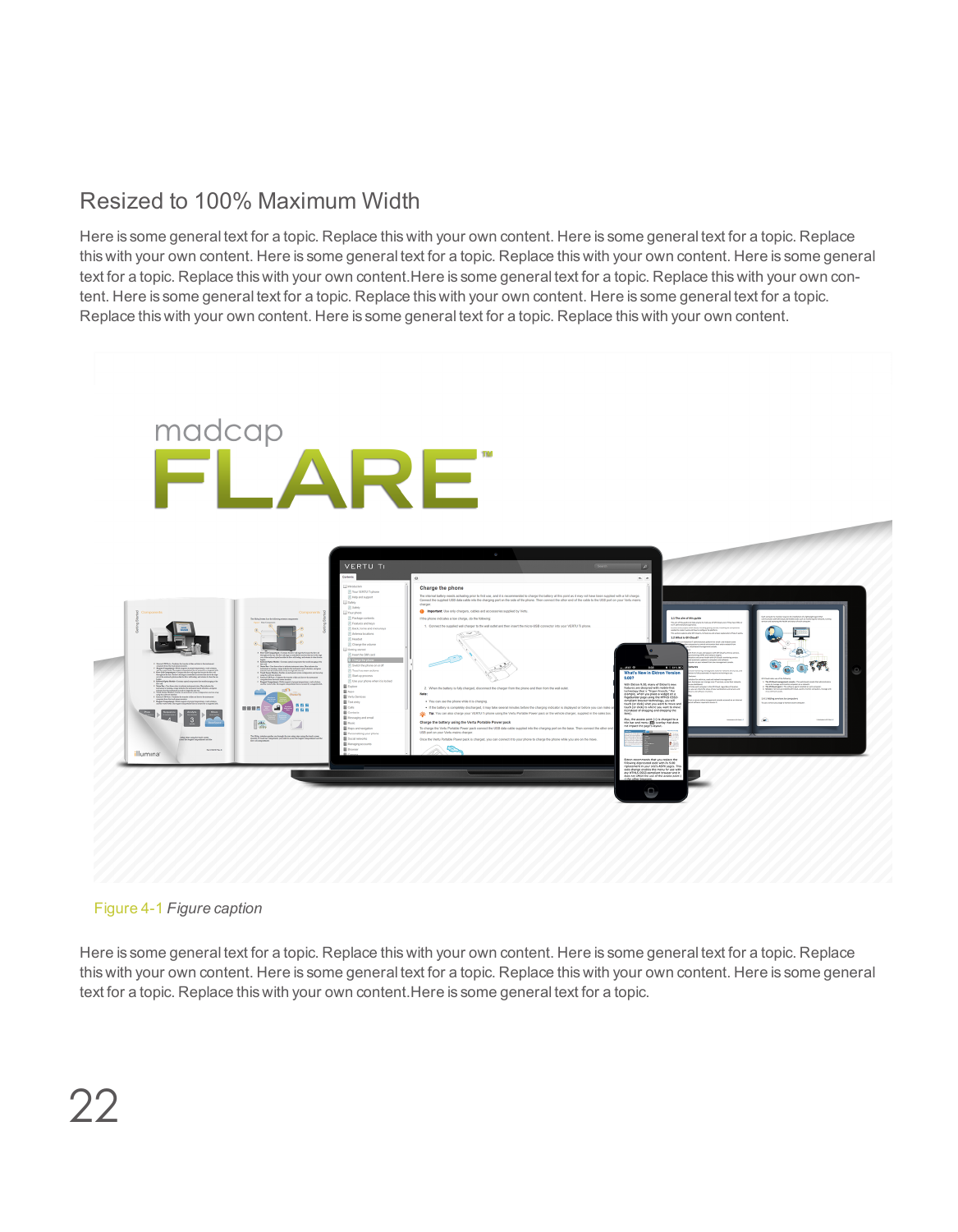# <span id="page-22-0"></span>Resized to 75% Maximum Width, Positioned Right

Here is some general text for a topic. Replace this with your own content. Here is some general text for a topic. Replace this with your own content. Here is some general text for a topic. Replace this with your own content. Here is some general text for a topic. Replace this with your own content.Here is some general text for a topic. Replace this with your own content.

Here is some general text for a topic. Replace this with your own content. Here is some general text for a topic. Replace this with your own content. Here is some general text for a topic. Replace this with your own content. Here is some general text for a topic. Replace this with your own content. Here is some general text for a topic. Replace this with your own content. Here is some general text for a topic. Replace this with your own content. Here is some general text for a topic. Replace this with your own content. Here is some general text for a topic.





Replace this with your own content. Here is some general text for a topic. Replace this with your own content. Here is some general text for a topic. Replace this with your own content. Here is some general text for a topic. Replace this with your own content. Here is some general text for a topic. Replace this with your own content.

Here is some general text for a topic. Replace this with your own content. Here is some general text for a topic. Replace this with your own content. Here is some general text for a topic. Replace this with your own content.

Here is some general text for a topic. Replace this with your own content. Here is some general text for a topic. Replace this with your own content. Here is some general text for a topic. Replace this with your own content.

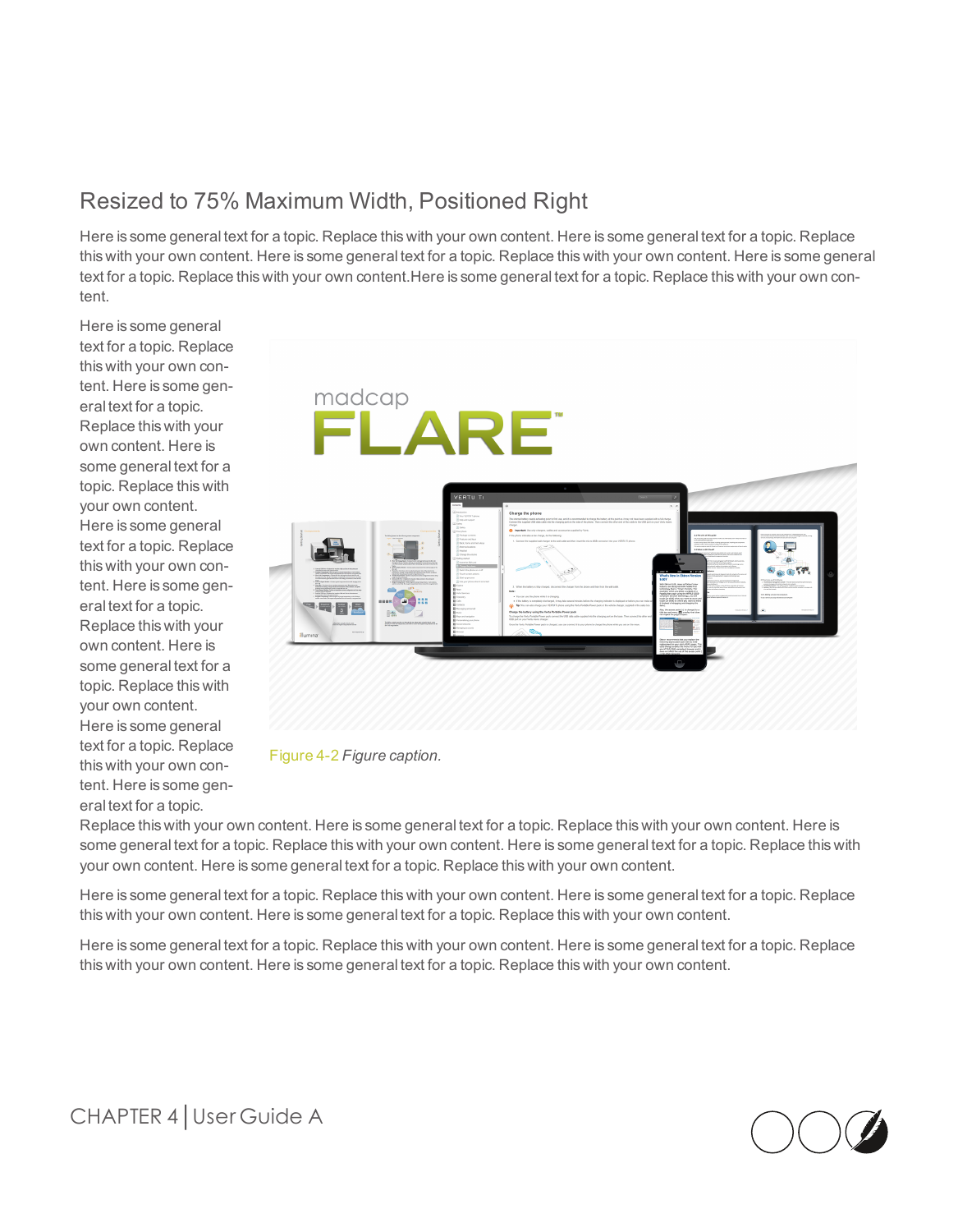# <span id="page-23-0"></span>Resized to 50% Maximum Width, Positioned Left

Here is some general text for a topic. Replace this with your own content. Here is some general text for a topic. Replace this with your own content. Here is some general text for a topic. Replace this with your own content. Here is some general text for a topic. Replace this with your own content. Here is some general text for a topic. Replace this with your own content. Here is some general text for a topic. Replace this with your own content. Here is some general text for a topic. Replace this with your own content. Here is some general text for a topic. Replace this with your own content.



Figure 4-3 *Figure caption.*

Here is some general text for a topic. Replace this with your own content. Here is some general text for a topic. Replace this with your own content. Here is some general text for a topic. Replace this with your own content. Here is some general text for a topic. Replace this with your own content.Here is some general text for a topic. Replace this with your own content. Here is some general text for a topic. Replace this with your own content. Here is some general text for a topic. Replace this with your own content. Here is some general text for a topic. Replace this with your own content.

Here is some general text for a topic. Replace this with your own content. Here is some general text for a topic. Replace this with your own content. Here is some general text for a topic. Replace this with your own content. Here is some general text for a topic. Replace this with your own content.Here is some gen-

eral text for a topic. Replace this with your own content. Here is some general text for a topic. Replace this with your own content. Here is some general text for a topic. Replace this with your own content. Here is some general text for a topic. Replace this with your own content.

Here is some general text for a topic. Replace this with your own content. Here is some general text for a topic. Replace this with your own content. Here is some general text for a topic. Replace this with your own content. Here is some general text for a topic. Replace this with your own content.Here is some general text for a topic. Replace this with your own content. Here is some general text for a topic. Replace this with your own content. Here is some general text for a topic. Replace this with your own content. Here is some general text for a topic. Replace this with your own content.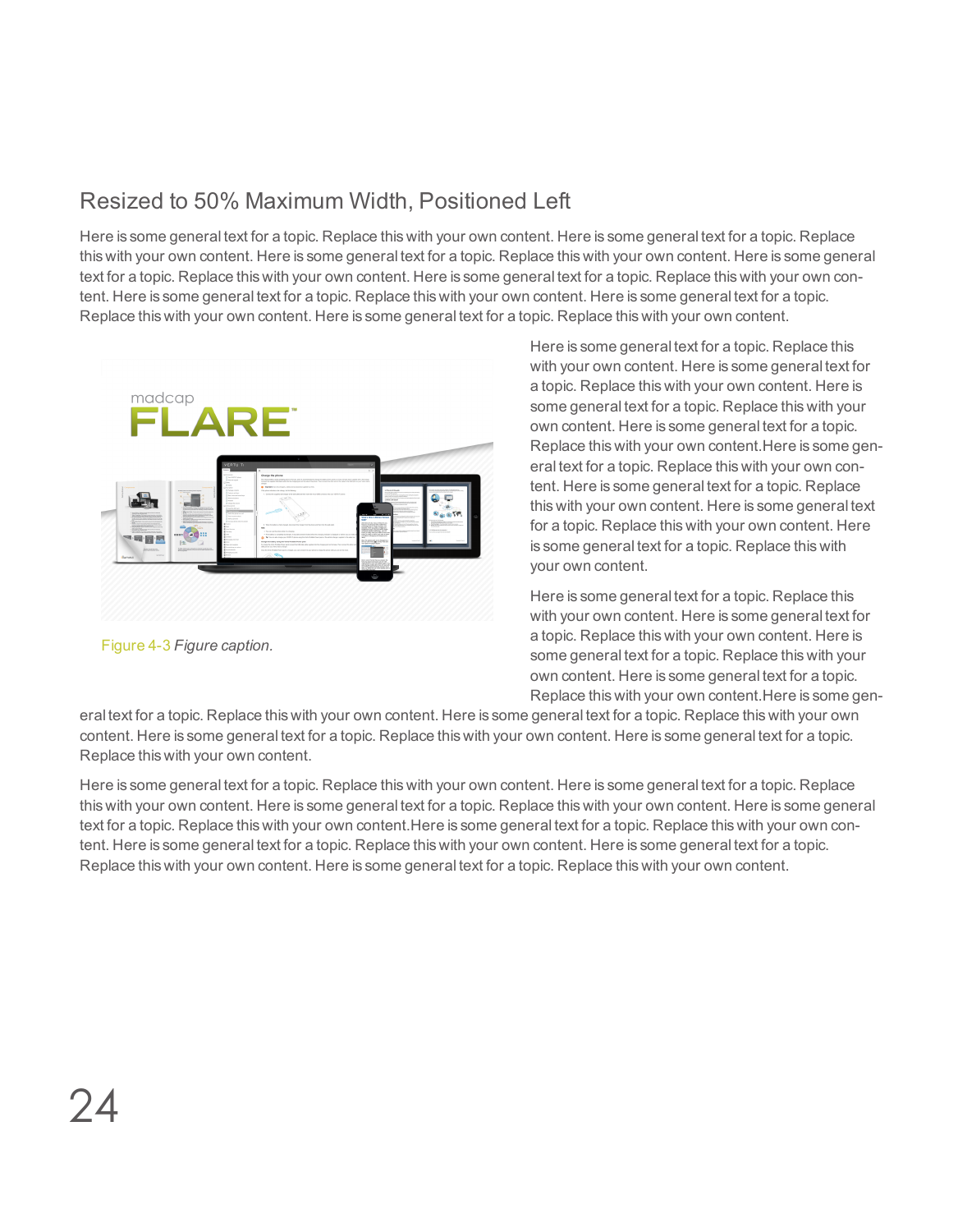# <span id="page-24-0"></span>Image Within a List

Here is some general text for a topic. Replace this with your own content.

- 1. Here is some general text for a set of steps. Replace this with your own content.
- 2. Here is some general text for a set of steps. Replace this with your own content.



Figure 4-4 *Figure caption.*

- 3. Here is some general text for a set of steps. Replace this with your own content.
- 4. Here is some general text for a set of steps. Replace this with your own content.
- 5. Here is some general text for a set of steps. Replace this with your own content.

Here is some general text for a topic. Replace this with your own content. Here is some general text for a topic. Replace this with your own content. Here is some general text for a topic. Replace this with your own content. Here is some general text for a topic. Replace this with your own content.Here is some general text for a topic. Replace this with your own content. Here is some general text for a topic. Replace this with your own content. Here is some general text for a topic. Replace this with your own content. Here is some general text for a topic. Replace this with your own content.

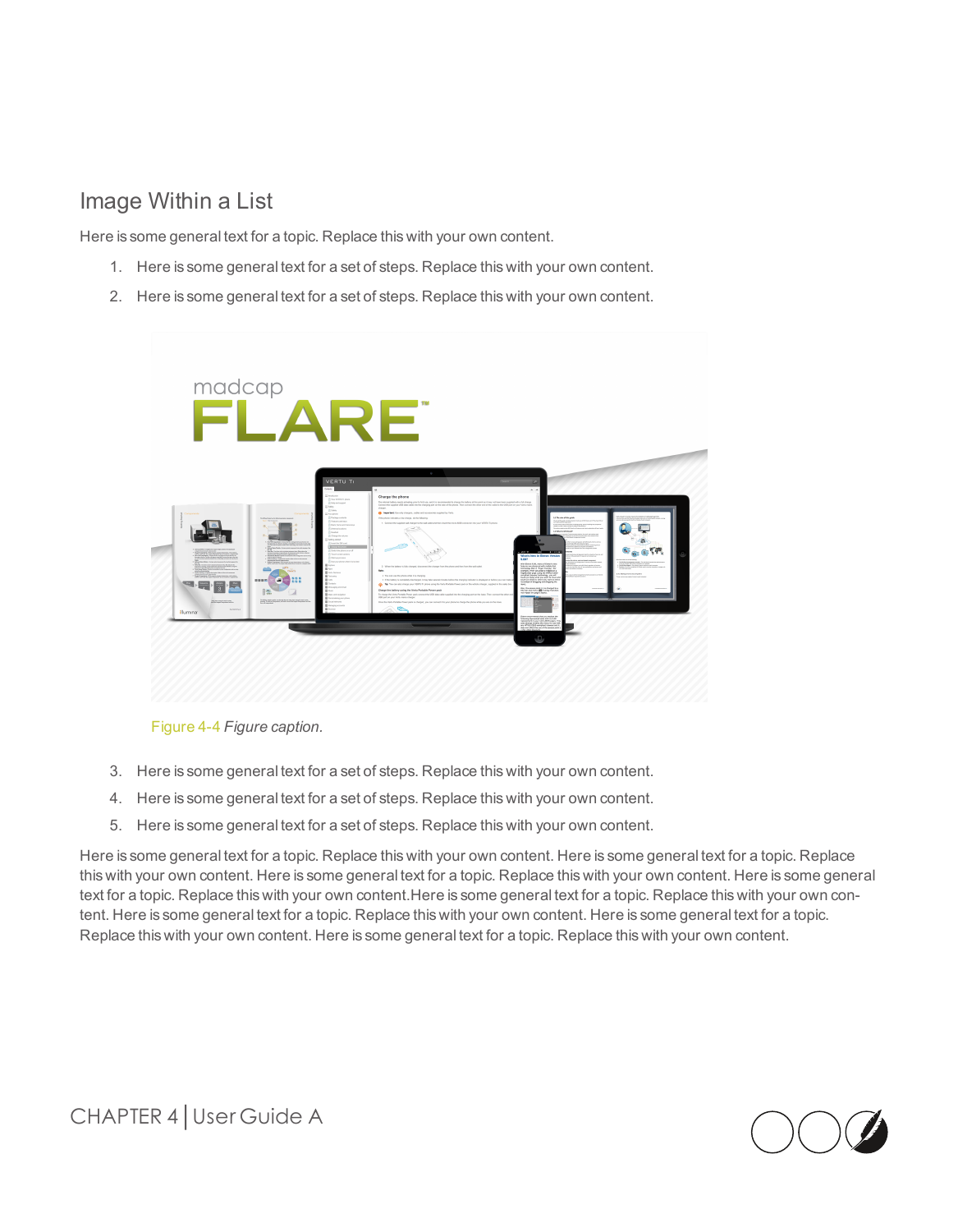**This page intentionally left blank to ensure new chapters start on right (odd number) pages.**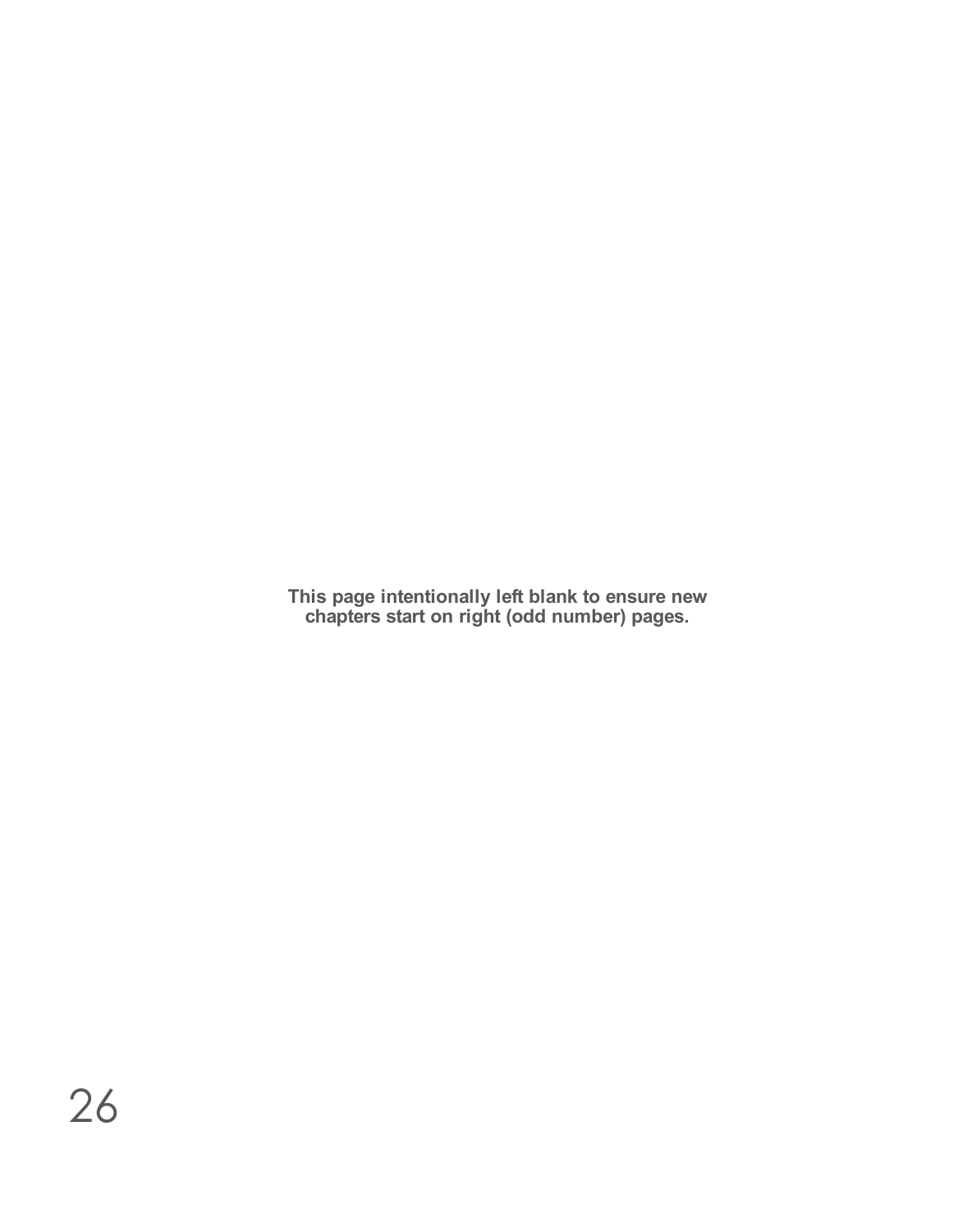<span id="page-26-0"></span>

<span id="page-26-1"></span>

| Here is some general text for a topic. Replace this with your own content. Here is some general text for a topic. Replace this with your owr<br>content. Here is some general text for a topic. Replace this with your own content. Here is some general text for a topic. Replace this with<br>your own content. Here is some general text for a topic. Replace this with your own content. Here is some general text for a topic. Replace<br>this with your own content. |                    |                    |             |                    |                    |                    |                    |                    |                    |                                 |
|----------------------------------------------------------------------------------------------------------------------------------------------------------------------------------------------------------------------------------------------------------------------------------------------------------------------------------------------------------------------------------------------------------------------------------------------------------------------------|--------------------|--------------------|-------------|--------------------|--------------------|--------------------|--------------------|--------------------|--------------------|---------------------------------|
|                                                                                                                                                                                                                                                                                                                                                                                                                                                                            | 1st<br><b>Head</b> | 2nd<br><b>Head</b> | 3rd<br>Head | 4th<br><b>Head</b> | 5th<br><b>Head</b> | 6th<br><b>Head</b> | 7th<br><b>Head</b> | 8th<br><b>Head</b> | 9th<br><b>Head</b> | 10 <sub>th</sub><br><b>Head</b> |
| <b>General text for a</b><br>table                                                                                                                                                                                                                                                                                                                                                                                                                                         | Х                  | X                  |             | X                  | X                  | X                  | X                  | X                  | X                  | X                               |
| <b>General text for a</b><br>table                                                                                                                                                                                                                                                                                                                                                                                                                                         |                    |                    | X           | X                  |                    | $\mathbb V$        |                    |                    |                    |                                 |
| <b>General text for a</b><br>table                                                                                                                                                                                                                                                                                                                                                                                                                                         |                    |                    | X           | X                  |                    |                    |                    |                    |                    |                                 |
| <b>General text for a</b><br>table                                                                                                                                                                                                                                                                                                                                                                                                                                         | $\sqrt{ }$         | $\sqrt{ }$         | X           | X                  |                    |                    |                    |                    |                    |                                 |
| <b>General text for a</b><br>table                                                                                                                                                                                                                                                                                                                                                                                                                                         |                    |                    | X           | X                  |                    |                    |                    |                    |                    |                                 |
| <b>General text for a</b><br>table                                                                                                                                                                                                                                                                                                                                                                                                                                         | $\mathcal{A}$      |                    | X           | X                  |                    |                    |                    | X                  | X                  |                                 |

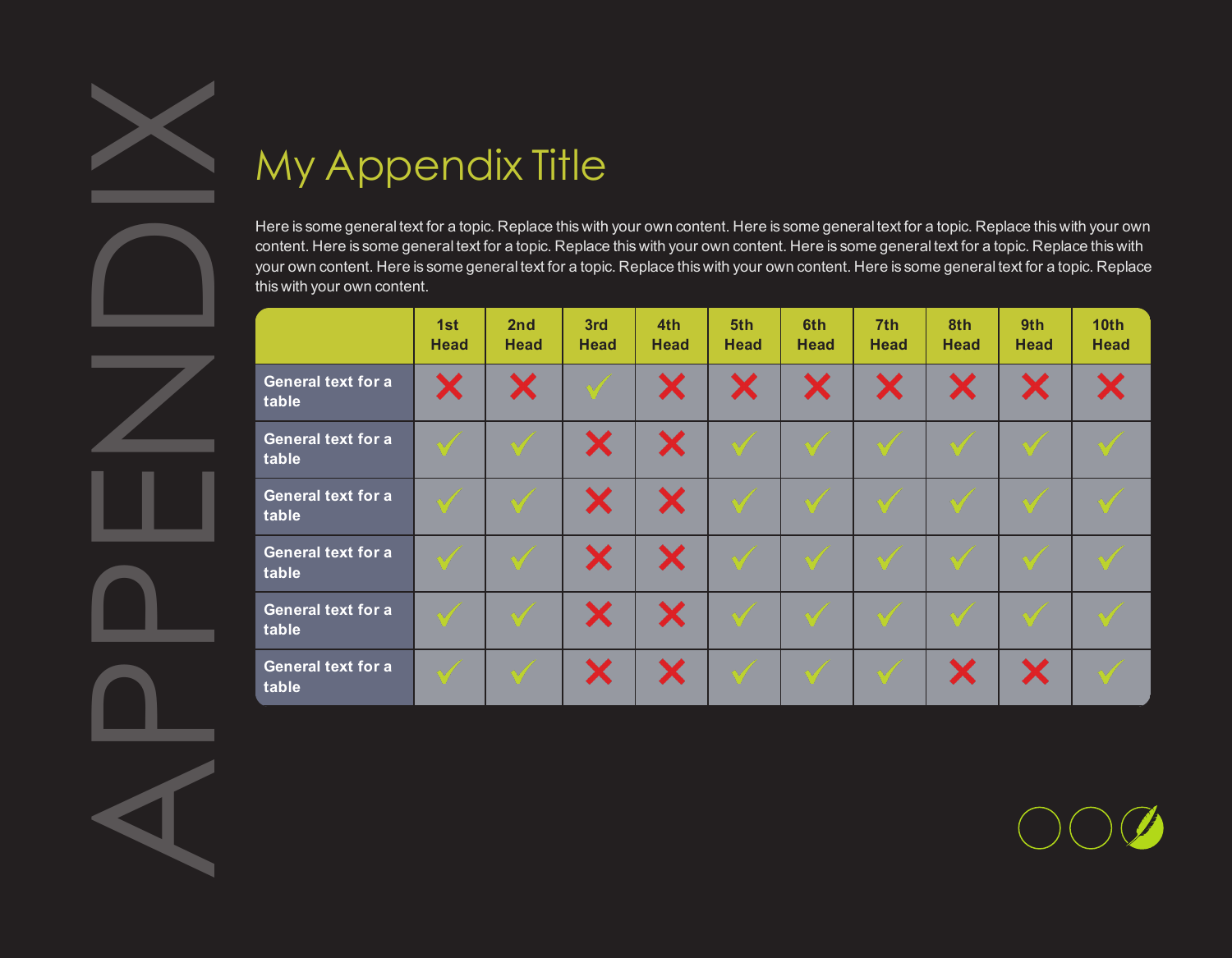|                                    | 1st<br>Head | 2 <sub>nd</sub><br>Head | 3rd<br>Head  | 4th<br><b>Head</b> | 5th<br>Head  | 6th<br><b>Head</b> | 7th<br><b>Head</b> | 8th<br><b>Head</b> | 9th<br>Head          | 10 <sub>th</sub><br><b>Head</b> |
|------------------------------------|-------------|-------------------------|--------------|--------------------|--------------|--------------------|--------------------|--------------------|----------------------|---------------------------------|
| <b>General text for a</b><br>table | $\sqrt{}$   | $\mathscr A$            | X            | $\mathscr{A}$      | V            | $\mathcal{N}$      | $\mathcal{N}$      | $\sqrt{}$          | $\blacktriangledown$ | $\mathscr{A}$                   |
| <b>General text for a</b><br>table | $\sqrt{}$   | $\sqrt{ }$              | X            | $\mathcal{A}$      | X            | X                  | $\sqrt{}$          | Х                  | Х                    | $\mathscr{A}$                   |
| <b>General text for a</b><br>table | $\sqrt{ }$  | $\mathcal{A}$           | X            | $\sqrt{ }$         | Х            | X                  | X                  | $\mathcal{A}$      | $\mathscr A$         | X                               |
| <b>General text for a</b><br>table | $\sqrt{}$   | V                       | X            | $\sqrt{ }$         | V            | $\sqrt{}$          | $\mathscr A$       | $\sqrt{ }$         | $\mathcal{N}$        | $\mathscr{A}$                   |
| <b>General text for a</b><br>table | $\sqrt{ }$  | $\sqrt{ }$              | X            | X                  | $\mathscr A$ | $\mathcal{N}$      | $\mathscr A$       | Х                  | X                    | $\mathscr{N}$                   |
| <b>General text for a</b><br>table | X           | X                       | $\mathscr A$ | X                  | X            | X                  | X                  | X                  | Х                    | X                               |
| <b>General text for a</b><br>table | $\sqrt{}$   | $\mathscr A$            | X            | X                  | V            | V                  | V                  | V                  | $\mathcal{A}$        | $\mathscr{A}$                   |

28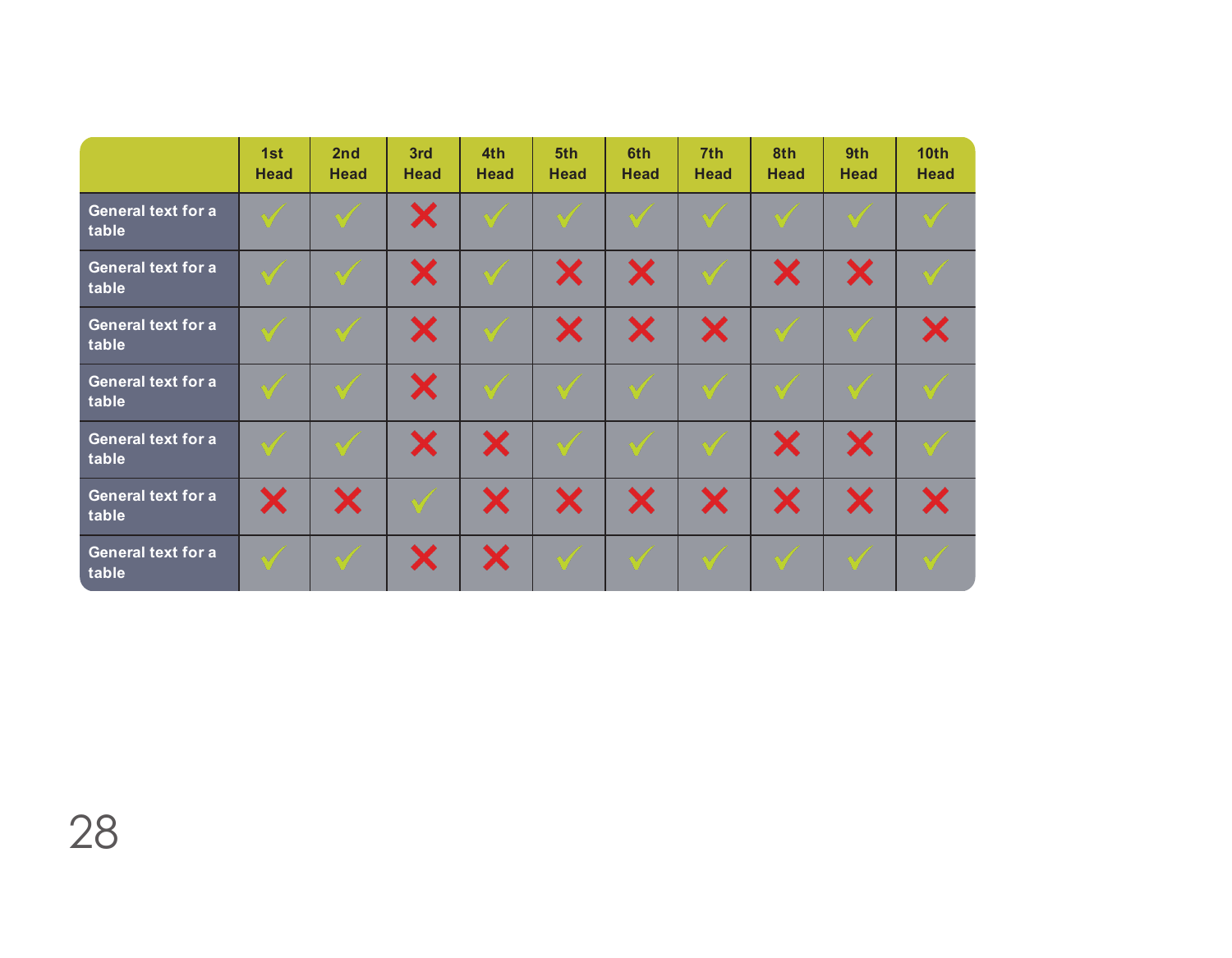# <span id="page-28-0"></span>GLOSSARY

# **Batch target**

**B**

A special target that lets you build and/or publish multiple other targets in a single group (or "batch"). You can schedule batches to run at any time.

# **Block snippet**

A snippet that is created out of one or more paragraphs.

**C**

# **Condition tag**

A marker that you can apply to different areas of your content so that some sections show up in some of your outputs but not in others.

# **Cross-reference**

A navigation link that lets you connect text in one topic to another topic (or a bookmark within a topic). Cross-references let you create "automated" links that are based on commands you provide. This allows you to keep links consistent and change them in just one place by using the "xref" style.

# **D**

# **Drop-down text**

A feature that lets you "scrunch up" content in your topic. The content is expanded (and therefore

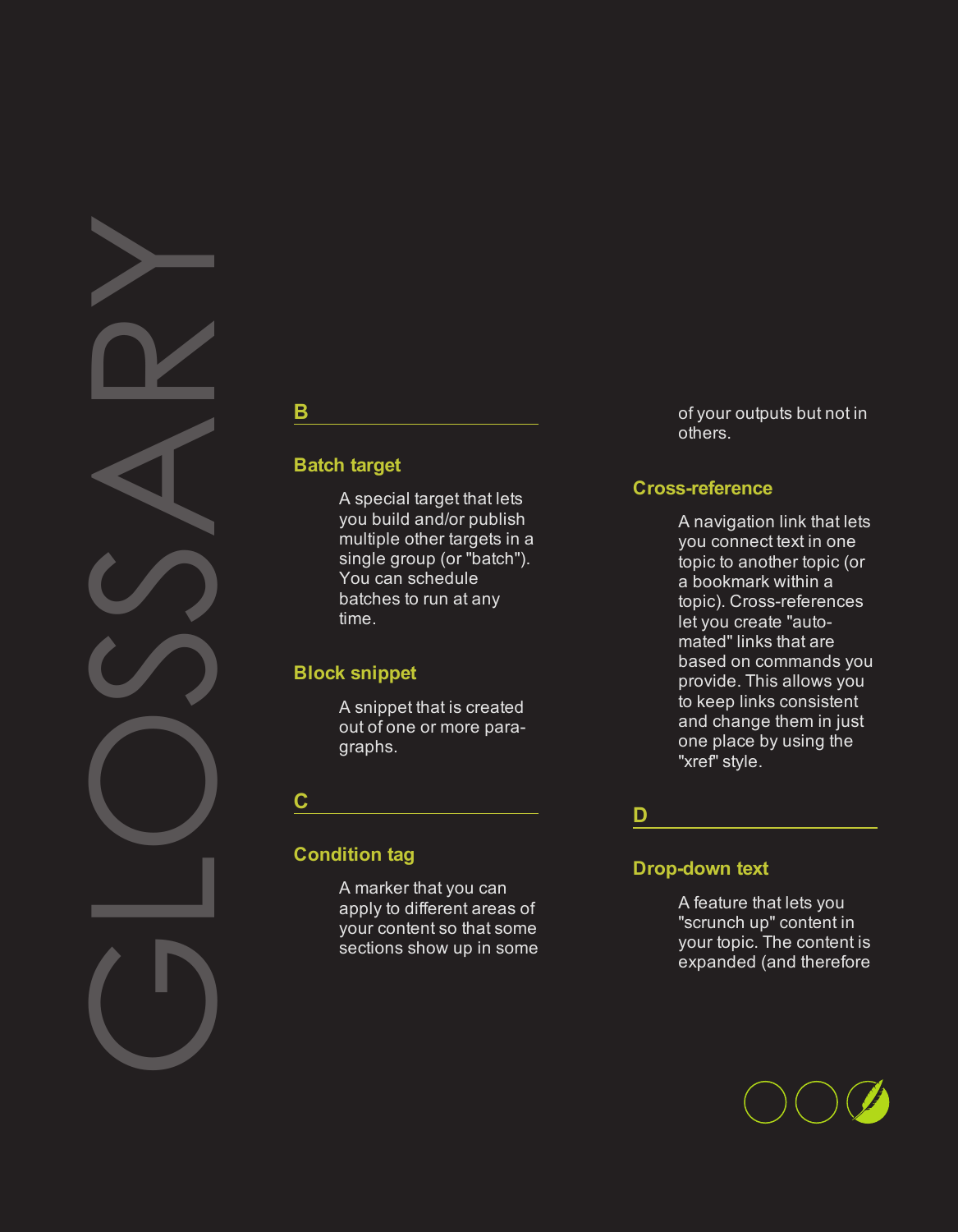displayed) when the end user clicks a link.

# **F**

# **Footnote**

A comment that is used to explain a specific area of the text. Both the area in the text and the comment contain a number or symbol that ties the two together. A footnote (or endnote) comment can be placed at the end of a page, document, chapter, section, or book.

# **S**

# **Single-Sourcing**

"Single-Sourcing" is a fancy term that means something very simple—to produce multiple outputs from one source.

# **Snippet**

A pre-set chunk of content that you can use in your project over and over. Snippets are similar to variables, but snippets are used for longer chunks of content that you can format just as you would any other content in your topic. In snippets, you can also insert tables, pictures, and whatever else can be included in a normal topic.

#### **Span**

A tag that is used to group inline elements to format them with styles. A span tag doesn't perform any specific action; it simply holds the attributes (e.g., font size, color, font family) that you apply to inline content.

# **Style**

An element that contain pre-set formatting properties. You can apply style classes to your content to change the way it looks. Using style classes instead of direct (or "inline") formatting helps you work faster, more efficiently, and with more consistency in your topics. If you need to make changes to the formatting in the future, you do not need to change the formatting in each topic (as you would with direct formatting). Instead, you only need to change the formatting properties for that style in the appropriate stylesheet.

# **T**

# **Table**

A group of intersecting columns and rows that you can add to a topic for various purposes, such as comparing one thing with another or giving field descriptions for a software dialog.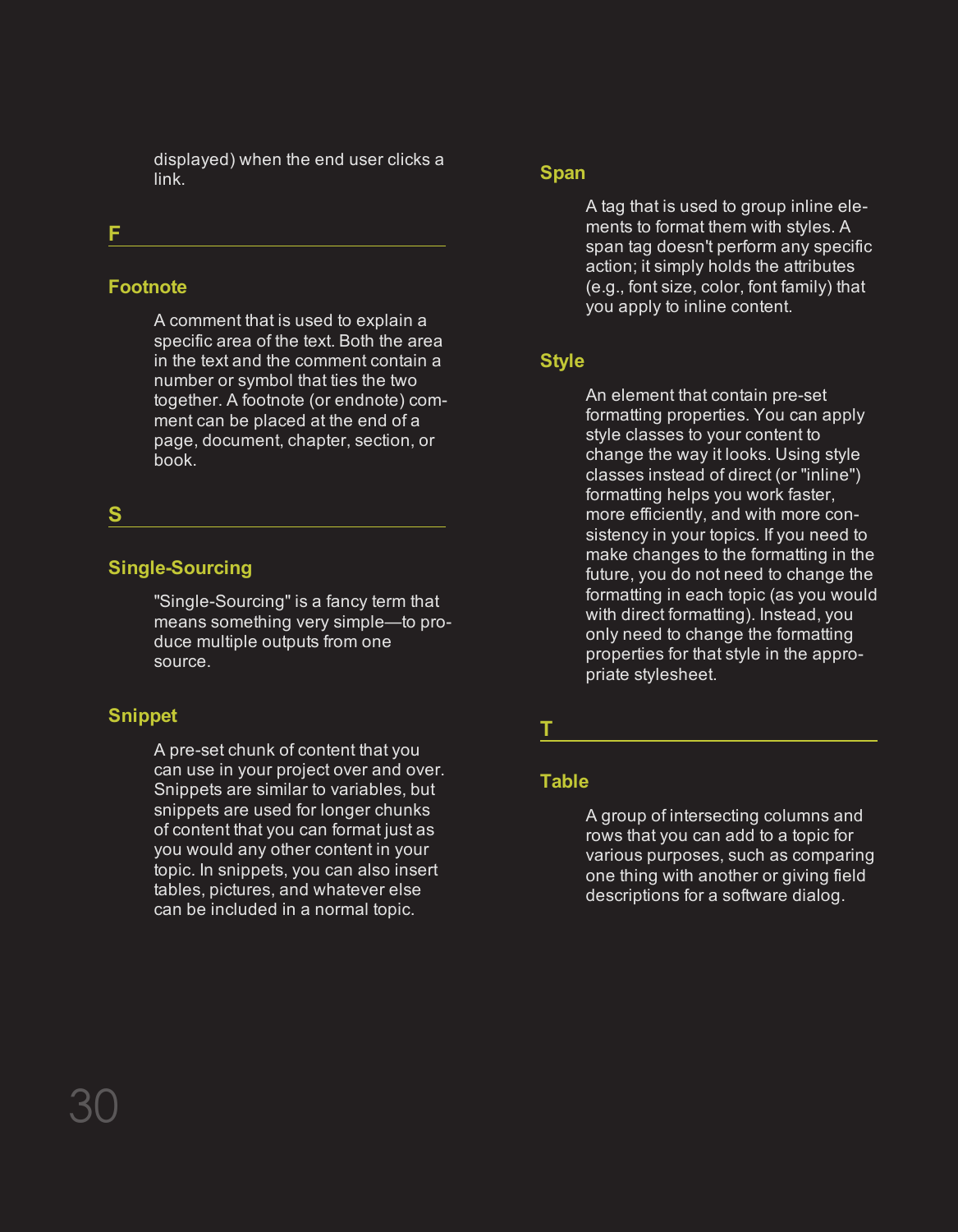#### **Target**

One "instance" of an output type. When you build your final output, you are essentially building one or more of the targets in your project.

#### **Text snippet**

A snippet that is created out of a portion of one paragraph.

# **Topic**

A chunk of information about a particular subject. Topics are the most important part of a project. Everything else is contained within topics (e.g., hyperlinks, text, pictures) or points toward topics (e.g., table of contents, index, browse sequences). The very reason end users open a Help system is to find information, a little direction. They find that help within individual topics.

<u> 1980 - Johann Barn, mars an t-Amerikaansk ferskeider (</u>

#### **V**

#### **Variable**

A pre-set term or content that you can use in your project over and over. Variables are similar to snippets, but variables are used for brief, nonformatted pieces of content (such as the name of your company's product or your company's phone number). There are different kinds of variables: (1) those you create, (2) system variables, (3) Heading variables, or (4)

Running HF variables for page headers and footers in printed output.

**X**

#### **XML Editor**

The window in the Flare interface where you can add content and formatting to elements such as topics and snippets.

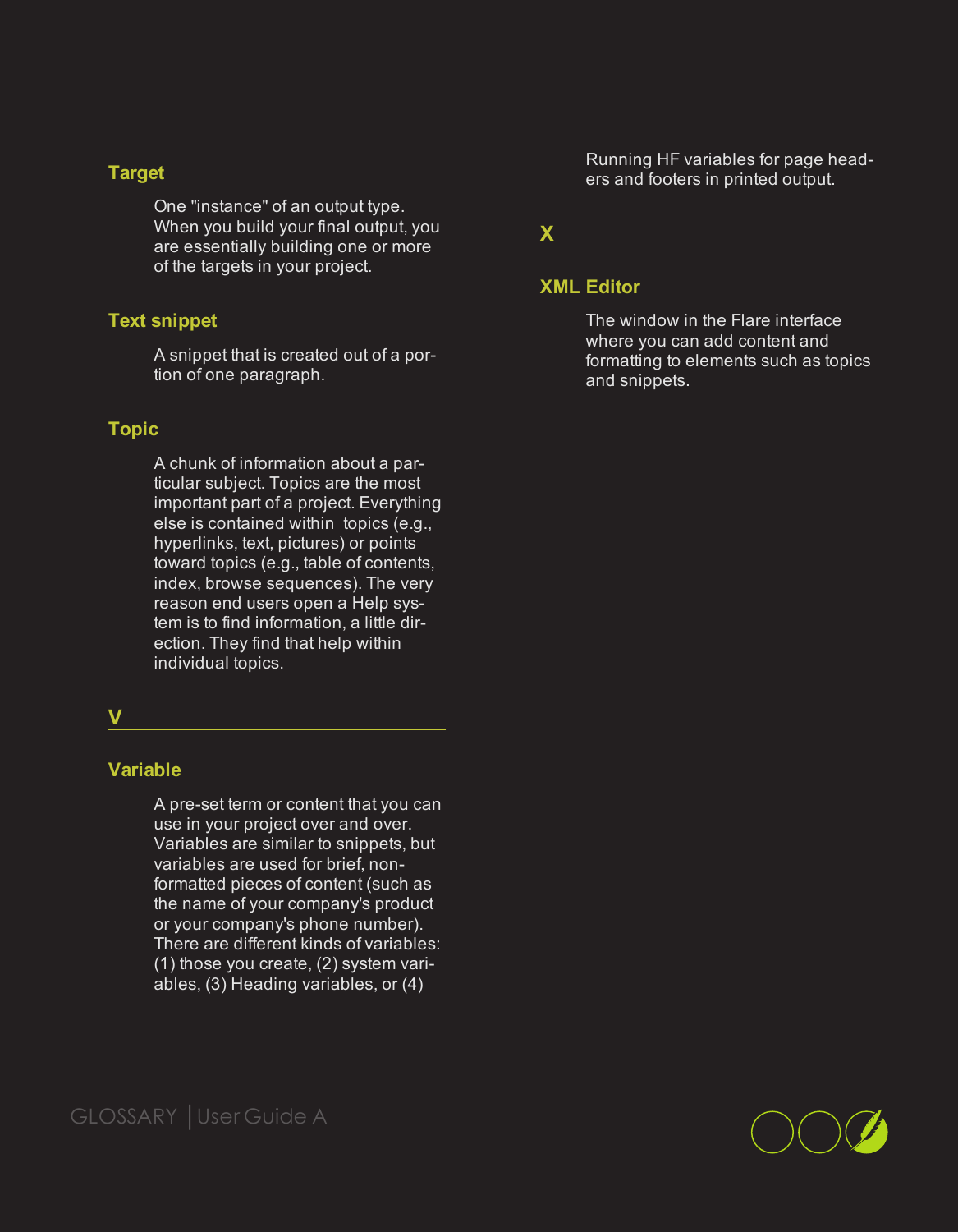**This page intentionally left blank to ensure new chapters start on right (odd number) pages.**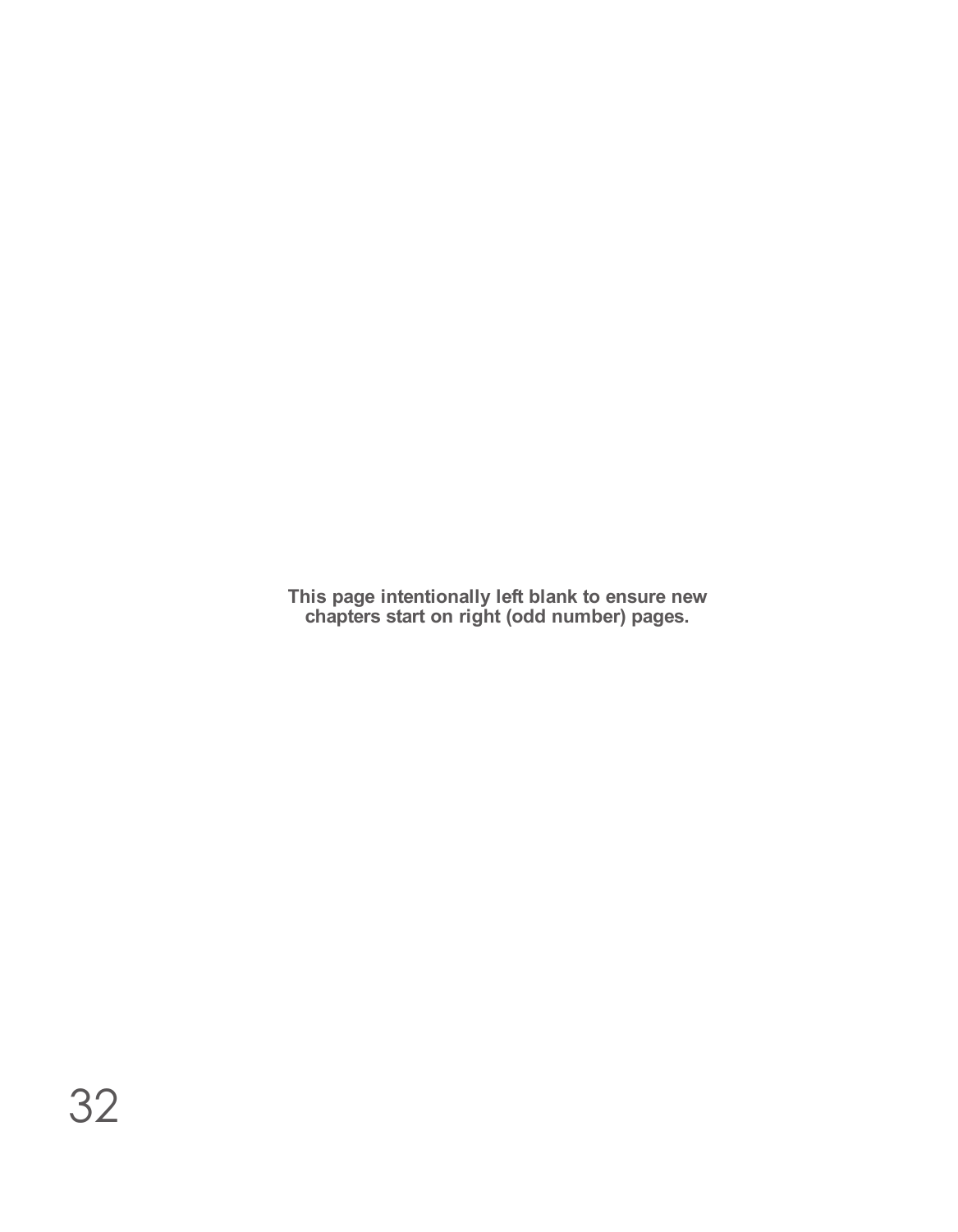<span id="page-32-0"></span>

# **B**

Blockquotes [17-18](#page-16-0) Bulleted lists [11](#page-10-1)

# **C**

**Captions** figure [22-24](#page-21-1) table [19-20](#page-18-1) Conditions [15-16](#page-14-1) block level [16](#page-15-1) character level [16](#page-15-2) Cross-references [10](#page-9-1)

# **E**

Examples [17](#page-16-0)

# **F**

Figure captions [22-24](#page-21-1) Footnotes [10](#page-9-2)

# **H**

Headings [6](#page-5-0) Hyperlinks [10](#page-9-3)

# **I**

Images [21](#page-20-1) positioned left [24](#page-23-0) positioned right [23](#page-22-0) resized [22-24](#page-21-0) within a list [25](#page-24-0)

# **L**

Links [9-10](#page-8-1) Lists [9](#page-8-1), [11](#page-10-0) bulleted [11](#page-10-1) multi-level [12](#page-11-0) numbered [11](#page-10-2)